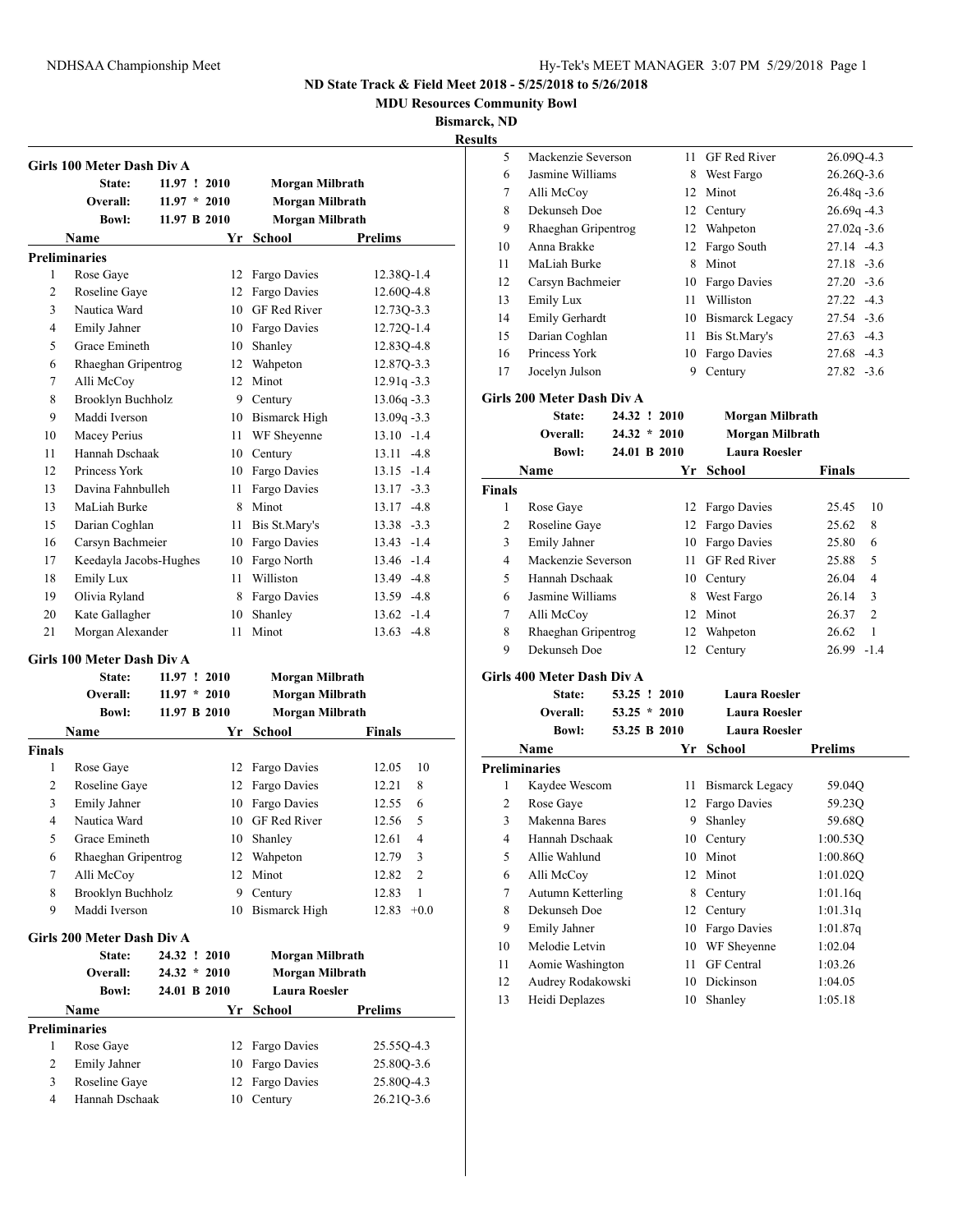**MDU Resources Community Bowl**

**Bismarck, ND**

|               | Girls 400 Meter Dash Div A |                  |        |                        |               |                |
|---------------|----------------------------|------------------|--------|------------------------|---------------|----------------|
|               | State:                     | 53.25 ! 2010     |        | <b>Laura Roesler</b>   |               |                |
|               | Overall:                   | $53.25 * 2010$   |        | <b>Laura Roesler</b>   |               |                |
|               | <b>Bowl:</b>               | 53.25 B 2010     |        | <b>Laura Roesler</b>   |               |                |
|               | Name                       |                  | Yr     | School                 | Finals        |                |
| <b>Finals</b> |                            |                  |        |                        |               |                |
| 1             | Rose Gaye                  |                  |        | 12 Fargo Davies        | 56.67         | 10             |
| 2             | Kaydee Wescom              |                  | 11 -   | <b>Bismarck Legacy</b> | 58.37         | 8              |
| 3             | Hannah Dschaak             |                  |        | 10 Century             | 58.56         | 6              |
| 4             | Makenna Bares              |                  | 9      | Shanley                | 58.58         | 5              |
| 5             | Alli McCoy                 |                  |        | 12 Minot               | 59.93         | $\overline{4}$ |
| 6             | Autumn Ketterling          |                  |        | 8 Century              | 1:00.09       | 3              |
| 7             | Emily Jahner               |                  |        | 10 Fargo Davies        | 1:00.13       | $\overline{2}$ |
| 8             | Allie Wahlund              |                  | 10     | Minot                  | 1:00.26       | 1              |
| 9             | Dekunseh Doe               |                  | 12     | Century                | 1:00.51       |                |
|               | Girls 800 Meter Run Div A  |                  |        |                        |               |                |
|               | State:                     | 2:10.78 ! 2008   |        | <b>Laura Roesler</b>   |               |                |
|               | Overall:                   | $2:10.78 * 2008$ |        | <b>Laura Roesler</b>   |               |                |
|               | <b>Bowl:</b>               | 2:10.78 B 2008   |        | <b>Laura Roesler</b>   |               |                |
|               | Name                       |                  | Yr     | School                 | Finals        |                |
| <b>Finals</b> |                            |                  |        |                        |               |                |
| 1             | Emily Goldade              |                  |        | 9 Century              | 2:15.69       | 10             |
| 2             | Erin Palmer                |                  |        | 8 Century              | 2:17.57       | 8              |
| 3             | Meghan Ford                |                  |        | 9 Jamestown            | 2:18.36       | 6              |
| 4             | McKenna Lovehaug           |                  |        | 9 Fargo Davies         | 2:18.57       | 5              |
| 5             | Mikayla Weiss              |                  |        | 10 GF Central          | 2:20.42       | $\overline{4}$ |
| 6             | Kaydee Wescom              |                  | 11 -   | <b>Bismarck Legacy</b> | 2:20.65       | 3              |
| 7             | Megan Lundstrom            |                  | 11     | Fargo Davies           | 2:20.87       | $\overline{c}$ |
| 8             | Hailey Bjerke              |                  | 8      | Fargo Davies           | 2:23.00       | $\mathbf{1}$   |
| 9             | Callie Clausnitzer         |                  |        | 10 Bismarck High       | 2:23.26       |                |
| 10            | Mattie Shirley-Fairbairn   |                  |        | 11 Bismarck High       | 2:23.29       |                |
| 11            | Anna Astrup                |                  |        | 12 Fargo North         | 2:23.56       |                |
| 12            | Lindsey Werner             |                  |        | 11 Bismarck Legacy     | 2:24.26       |                |
| 13            | Emily Hansen               |                  |        | 10 West Fargo          | 2:24.67       |                |
| 14            | Allie Nelson               |                  |        | 10 Minot               | 2:25.41       |                |
| 15            | <b>Taylor Dietz</b>        |                  | 9      | Fargo Davies           | 2:25.72       |                |
| 16            | McKenzie Burian            |                  | 11     | Fargo Davies           | 2:26.88       |                |
| 17            | Allie Wahlund              |                  | $10\,$ | Minot                  | 2:27.41       |                |
| 18            | Kelby Rinas                |                  | 10     | Mandan                 | 2:28.29       |                |
| 19            | Rachel Torrey              |                  | 12     | <b>GF</b> Central      | 2:28.70       |                |
| 20            | MaKayla Anderson           |                  |        | 9 Century              | 2:29.62       |                |
| 21            | Jilee Golus                |                  |        | 9 Bismarck High        | 2:31.10       |                |
| 22            | Ramsey Brown               |                  |        | 9 Devils Lake          | 2:33.02       |                |
| 23            | Alexis Roehl               |                  | 11     | <b>GF</b> Central      | 2:37.01       |                |
|               |                            |                  |        |                        |               |                |
|               | Girls 1600 Meter Run Div A |                  |        |                        |               |                |
|               | State:                     | 4:44.44 ! 1993   |        | <b>Becki Wells</b>     |               |                |
|               | Overall:                   | 4:44.44 * 1993   |        | <b>Becki Wells</b>     |               |                |
|               | <b>Bowl:</b>               | 4:53.76 B 2016   |        | <b>Karly Ackley</b>    |               |                |
|               | Name                       |                  | Yr     | <b>School</b>          | <b>Finals</b> |                |
| <b>Finals</b> |                            |                  |        |                        |               |                |
| $\mathbf{1}$  | Meghan Ford                |                  | 9      | Jamestown              | 5:05.77       | 10             |
| 2             | Megan Lundstrom            |                  | 11     | Fargo Davies           | 5:10.61       | 8              |

| <b>desults</b> |                          |    |                        |         |                |
|----------------|--------------------------|----|------------------------|---------|----------------|
| 3              | <b>Emily Goldade</b>     | 9  | Century                | 5:11.27 | 6              |
| $\overline{4}$ | Mattie Shirley-Fairbairn | 11 | Bismarck High          | 5:13.01 | 5              |
| 5              | Kelby Rinas              | 10 | Mandan                 | 5:15.30 | $\overline{4}$ |
| 6              | Rachel Torrey            | 12 | <b>GF</b> Central      | 5:16.14 | 3              |
| $\tau$         | Mikayla Weiss            | 10 | <b>GF</b> Central      | 5:19.75 | $\overline{2}$ |
| 8              | Erin Palmer              | 8  | Century                | 5:20.40 | 1              |
| 9              | Callie Clausnitzer       | 10 | Bismarck High          | 5:25.93 |                |
| 10             | <b>Bridget Henne</b>     | 11 | Fargo Davies           | 5:27.42 |                |
| 11             | Alexis Roehl             | 11 | <b>GF</b> Central      | 5:28.98 |                |
| 12             | Caleigh Anderson         | 12 | WF Sheyenne            | 5:29.04 |                |
| 13             | Onnica Stansbury         | 9  | WF Sheyenne            | 5:29.45 |                |
| 14             | Angeline Gannon          | 12 | Bismarck High          | 5:29.54 |                |
| 15             | Eleni Lovgren            | 8  | Williston              | 5:30.04 |                |
| 16             | Aislin Anderson          | 10 | Century                | 5:30.65 |                |
| 17             | Anna Astrup              | 12 | Fargo North            | 5:30.78 |                |
| 18             | Adrianna Wilder          | 12 | Minot                  | 5:33.34 |                |
| 19             | Lindsey Werner           | 11 | <b>Bismarck Legacy</b> | 5:36.91 |                |
| 20             | <b>Brooke Everson</b>    | 7  | Fargo Davies           | 5:36.92 |                |
| 21             | Payton Lane              | 9  | Fargo Davies           | 5:41.79 |                |
| 22             | Abigail Hoffarth         | 10 | Minot                  | 5:46.23 |                |
|                |                          |    |                        |         |                |

### **Girls 3200 Meter Run Div A**

| State: 10:32.86 ! 2016   | <b>Karly Ackley</b> |
|--------------------------|---------------------|
| Overall: 10:32.86 * 2016 | <b>Karly Ackley</b> |
| Bowl: 10:32.86 B 2016    | <b>Karly Ackley</b> |

|                | Name                     |    | Yr School         | <b>Finals</b> |                |
|----------------|--------------------------|----|-------------------|---------------|----------------|
| <b>Finals</b>  |                          |    |                   |               |                |
| 1              | Mattie Shirley-Fairbairn | 11 | Bismarck High     | 11:08.19      | 10             |
| $\overline{2}$ | Meghan Ford              | 9  | Jamestown         | 11:18.33      | 8              |
| 3              | Rachel Torrey            | 12 | <b>GF</b> Central | 11:19.05      | 6              |
| 4              | Mikayla Weiss            | 10 | <b>GF</b> Central | 11:20.32      | 5              |
| 5              | <b>Bridget Henne</b>     | 11 | Fargo Davies      | 11:27.60      | 4              |
| 6              | Megan Lundstrom          | 11 | Fargo Davies      | 11:29.47      | 3              |
| 7              | Kelby Rinas              | 10 | Mandan            | 11:30.25      | $\overline{2}$ |
| 8              | Eleni Lovgren            | 8  | Williston         | 11:38.39      | $\mathbf{1}$   |
| 9              | Alexis Roehl             | 11 | GF Central        | 11:44.07      |                |
| 10             | Adrianna Wilder          | 12 | Minot             | 11:44.65      |                |
| 11             | Anna Bernhardt           | 8  | Shanley           | 11:47.36      |                |
| 12             | Caleigh Anderson         | 12 | WF Sheyenne       | 11:59.55      |                |
| 13             | <b>Brooke Everson</b>    | 7  | Fargo Davies      | 12:02.59      |                |
| 14             | Angeline Gannon          | 12 | Bismarck High     | 12:04.78      |                |
| 15             | Payton Lane              | 9  | Fargo Davies      | 12:11.65      |                |
| 16             | Abigail Hoffarth         | 10 | Minot             | 12:16.59      |                |
| 17             | Morgan Wald              | 10 | Bismarck High     | 12:22.77      |                |
| 18             | <b>Teralyn Coombs</b>    | 12 | Jamestown         | 12:26.60      |                |
| 19             | Kaelyn Berg              | 8  | West Fargo        | 12:27.01      |                |
| 20             | Hope Pringle             | 10 | West Fargo        | 12:29.76      |                |
| 21             | <b>Ellie Hammes</b>      | 12 | Fargo North       | 12:35.57      |                |
| 22             | Lilyana Campbell         | 7  | Minot             | 12:46.11      |                |
| $---$          | Clare Boldingh           | 9  | West Fargo        | <b>DNF</b>    |                |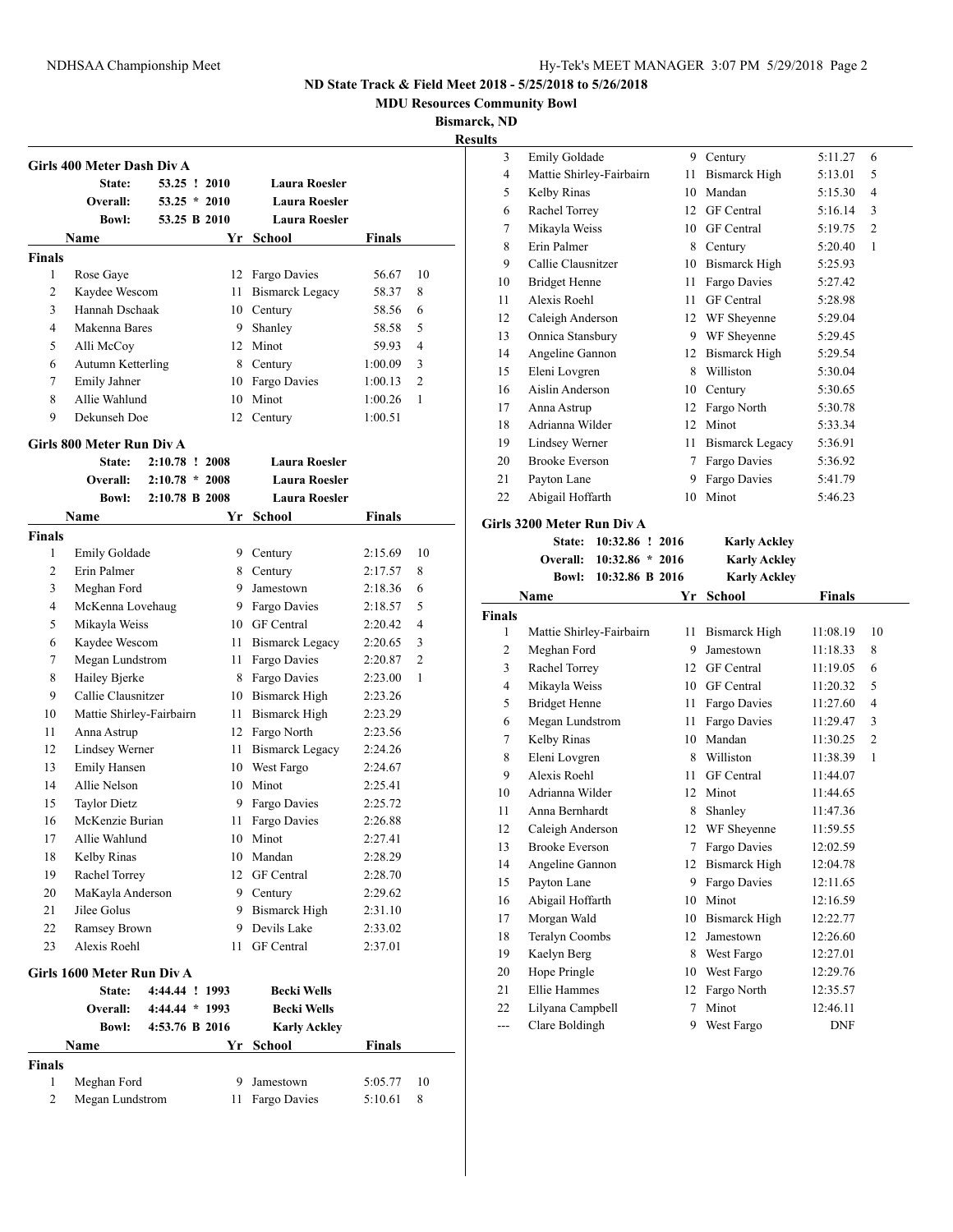**MDU Resources Community Bowl**

**Bismarck, ND**

# **Results**

|                | State:               | 14.56 ! 2005   |                 | <b>McKenzie Mehlisch</b> |                |
|----------------|----------------------|----------------|-----------------|--------------------------|----------------|
|                | Overall:             | $14.33 * 2005$ |                 | <b>Whitney Carlson</b>   |                |
|                | <b>Bowl:</b>         | 14.48 B 2004   |                 | <b>Adriana Friezen</b>   |                |
|                | Name                 |                | Yr              | School                   | <b>Prelims</b> |
|                | <b>Preliminaries</b> |                |                 |                          |                |
| 1              | Kaia Beil            |                | 12              | Fargo Davies             | 15.620-5.5     |
| $\mathfrak{D}$ | Merritt Beil         |                | 10              | Fargo Davies             | 15.85Q-5.3     |
| 3              | Mackenzie Severson   |                | 11              | <b>GF Red River</b>      | 15.77Q-5.5     |
| 4              | Sally Korgho         |                | 10              | Fargo Davies             | 16.050-5.3     |
| 5              | Peyton Selle         |                | 10              | Dickinson                | 16.13Q-5.3     |
| 6              | Halie Harland        |                | 12              | Fargo Davies             | 16.710-5.5     |
| 7              | Macey Perius         |                | 11              | WF Sheyenne              | $16.62q - 5.3$ |
| 8              | Chloe Lambrecht      |                | 12              | Century                  | $16.97q - 5.5$ |
| 9              | Mesaged Abakar       |                | 10              | Fargo South              | $17.12q - 5.5$ |
| 10             | Kaelyn Nygaard       |                | 8               | Jamestown                | $17.15 - 5.3$  |
| 11             | Allison Burud        |                | 11              | Fargo Davies             | $17.21 - 5.3$  |
| 12             | Alya Kretchman       |                | 12              | Fargo Davies             | $17.27 - 5.5$  |
| 13             | Kameron Selvig       |                | 10              | Jamestown                | $17.33 - 5.5$  |
| 14             | Rachel Loberg        |                | 12              | Wahpeton                 | $17.36 - 5.5$  |
| 15             | Morgan Sheldon       |                | 8               | Mandan                   | $17.37 - 5.3$  |
| 16             | Janee Harris         |                | 12 <sup>1</sup> | <b>GF</b> Central        | 17.49 - 5.3    |
| 17             | MacKenzie Pederson   |                | 10              | <b>Bismarck Legacy</b>   | $18.28 - 5.3$  |
| 18             | Ellie Such           |                | 10              | WF Shevenne              | $18.52 - 5.5$  |

#### **Girls 100 Meter Hurdles Div A**

|                | State:                               | 14.56 ! 2005   |    | <b>McKenzie Mehlisch</b> |                         |
|----------------|--------------------------------------|----------------|----|--------------------------|-------------------------|
|                | Overall:                             | $14.33 * 2005$ |    | <b>Whitney Carlson</b>   |                         |
|                | <b>Bowl:</b>                         | 14.48 B 2004   |    | <b>Adriana Friezen</b>   |                         |
|                | <b>Name</b>                          |                | Yr | School                   | <b>Finals</b>           |
| <b>Finals</b>  |                                      |                |    |                          |                         |
| 1              | Kaia Beil                            |                | 12 | Fargo Davies             | 10<br>15.11             |
| $\overline{c}$ | Merritt Beil                         |                | 10 | Fargo Davies             | 15.34<br>8              |
| 3              | Sally Korgho                         |                | 10 | Fargo Davies             | 15.44<br>6              |
| $\overline{4}$ | Mackenzie Severson                   |                | 11 | <b>GF Red River</b>      | 5<br>15.66              |
| 5              | Peyton Selle                         |                | 10 | Dickinson                | 15.67<br>4              |
| 6              | Macey Perius                         |                | 11 | WF Sheyenne              | 3<br>16.41              |
| 7              | Halie Harland                        |                | 12 | Fargo Davies             | $\overline{2}$<br>16.53 |
| 8              | Chloe Lambrecht                      |                | 12 | Century                  | 16.73<br>$\mathbf{1}$   |
| 9              | Mesaged Abakar                       |                | 10 | Fargo South              | 17.06<br>$-2.7$         |
|                | <b>Girls 300 Meter Hurdles Div A</b> |                |    |                          |                         |
|                | State:                               | 42.51 ! 2010   |    | <b>Ellie Grooters</b>    |                         |
|                | Overall:                             | $42.26 * 2006$ |    | <b>Whitney Carlson</b>   |                         |
|                | <b>Bowl:</b>                         | 42.26 B 2006   |    | <b>Whitney Carlson</b>   |                         |
|                | <b>Name</b>                          |                | Yr | School                   | <b>Prelims</b>          |
|                | <b>Preliminaries</b>                 |                |    |                          |                         |
| 1              | Sally Korgho                         |                | 10 | Fargo Davies             | 45.53Q                  |
| $\overline{2}$ | Mackenzie Severson                   |                | 11 | <b>GF</b> Red River      | 46.32Q                  |
| 3              | Peyton Selle                         |                | 10 | Dickinson                | 46.77Q                  |
| 4              | Alyssa Ukestad                       |                | 12 | Jamestown                | 47.59Q                  |
| 5              | Olivia McNichols                     |                | 9  | Century                  | 47.78Q                  |
| 6              | Alexis Wanner                        |                | 12 | Shanley                  | 48.54Q                  |
| 7              | <b>Bailey Bullinger</b>              |                | 9  | Mandan                   | 47.84g                  |
|                |                                      |                |    |                          |                         |

| 8      | Allie Wendel                                                                            |                |                                          | 10 WF Sheyenne                             | 48.89q                  |
|--------|-----------------------------------------------------------------------------------------|----------------|------------------------------------------|--------------------------------------------|-------------------------|
| 9      | Noelle Freeman                                                                          |                |                                          | 10 Shanley                                 | 48.91q                  |
| 10     | Lauren Picard                                                                           |                |                                          | 11 Minot                                   | 49.10                   |
| 11     | Michaela Dora                                                                           |                |                                          | 10 Bismarck High                           | 49.62                   |
| 12     | Abby Donarski                                                                           |                |                                          | 11 West Fargo                              | 49.70                   |
| 13     | Halie Harland                                                                           |                | 12                                       | Fargo Davies                               | 50.26                   |
|        |                                                                                         |                |                                          |                                            |                         |
|        | <b>Girls 300 Meter Hurdles Div A</b>                                                    |                |                                          |                                            |                         |
|        | State:                                                                                  | 42.51 ! 2010   |                                          | <b>Ellie Grooters</b>                      |                         |
|        | <b>Overall:</b>                                                                         | $42.26 * 2006$ |                                          | <b>Whitney Carlson</b>                     |                         |
|        | <b>Bowl:</b>                                                                            | 42.26 B 2006   |                                          | <b>Whitney Carlson</b>                     |                         |
|        | Name                                                                                    |                |                                          | Yr School                                  | Finals                  |
| Finals |                                                                                         |                |                                          |                                            |                         |
| 1      | Mackenzie Severson                                                                      |                | 11 -                                     | GF Red River                               | 44.50<br>10             |
| 2      | Sally Korgho                                                                            |                |                                          | 10 Fargo Davies                            | 44.57<br>8              |
| 3      | Peyton Selle                                                                            |                |                                          | 10 Dickinson                               | 6<br>45.64              |
| 4      | Alyssa Ukestad                                                                          |                |                                          | 12 Jamestown                               | 5<br>47.05              |
| 5      | Allie Wendel                                                                            |                |                                          | 10 WF Sheyenne                             | 4<br>47.15              |
| 6      | Olivia McNichols                                                                        |                |                                          | 9 Century                                  | 47.22<br>3              |
| 7      | <b>Bailey Bullinger</b>                                                                 |                |                                          | 9 Mandan                                   | $\overline{2}$<br>47.94 |
| 8      | Alexis Wanner                                                                           |                |                                          | 12 Shanley                                 | 1<br>48.00              |
| 9      | Noelle Freeman                                                                          |                | 10                                       | Shanley                                    | 48.12                   |
|        | Girls 4x100 Meter Relay Div A<br>State:<br>K Beil, S Korgho, M Beil, R Gaye<br>Overall: |                | 48.35 ! 5/26/2018<br>$48.35 * 5/26/2018$ | <b>Fargo Davies</b><br><b>Fargo Davies</b> |                         |
|        | K Beil, S Korgho, M Beil, R Gaye                                                        |                |                                          |                                            |                         |
|        | <b>Bowl:</b>                                                                            | 48.41 B 2017   |                                          |                                            |                         |
|        |                                                                                         |                |                                          |                                            |                         |
|        | K Beil, K Carlson, E Jahner, Roseline Gaye                                              |                |                                          |                                            |                         |
|        | Team                                                                                    |                |                                          | Relay                                      | <b>Prelims</b>          |
|        | <b>Preliminaries</b>                                                                    |                |                                          |                                            |                         |
| 1      | Fargo Davies                                                                            |                |                                          | A                                          | 48.89Q                  |
|        | 1) Kaia Beil 12                                                                         |                |                                          | 2) Sally Korgho 10                         |                         |
|        | 3) Carsyn Bachmeier 10                                                                  |                |                                          | 4) Roseline Gaye 12                        |                         |
| 2      | Shanley                                                                                 |                |                                          | A                                          | 49.97Q                  |
|        | 1) Grace Emineth 10                                                                     |                |                                          | 2) Kate Gallagher 10                       |                         |
|        | 3) Makenna Bares 9                                                                      |                |                                          | 4) Heidi Deplazes 10                       |                         |
| 3      | West Fargo Sheyenne                                                                     |                |                                          | А                                          | 50.450                  |
|        | 1) Macey Perius 11                                                                      |                |                                          | 2) Betsy Shorma 10                         |                         |
| 4      | 3) Shaylee Heinz 11                                                                     |                |                                          | 4) Sydney Smith 10<br>А                    |                         |
|        | <b>Bismarck High</b><br>1) Kenzie Moser 9                                               |                |                                          |                                            | 50.48Q                  |
|        | 3) Maddi Iverson 10                                                                     |                |                                          | 2) Kate Dillman 10<br>4) Kierra Barth 10   |                         |
| 5      | <b>Bismarck Century</b>                                                                 |                |                                          | А                                          | 50.68Q                  |
|        | 1) Ashley Scherbenske 11                                                                |                |                                          | 2) Autumn Ketterling 8                     |                         |
|        | 3) Shivani Shrestha 9                                                                   |                |                                          | 4) Dekunseh Doe 12                         |                         |
| 6      | Mandan                                                                                  |                |                                          | A                                          | 50.87Q                  |
|        | 1) Alexis Radke 11                                                                      |                |                                          | 2) Courtney Olson 12                       |                         |
|        | 3) Avery Hauff 9                                                                        |                |                                          | 4) Bailey Bullinger 9                      |                         |
| 7      | Minot                                                                                   |                |                                          | A                                          | 50.72q                  |
|        | 1) Morgan Alexander 11<br>3) Elise Klein 12                                             |                |                                          | 2) MaLiah Burke 8<br>4) Lauren Picard 11   |                         |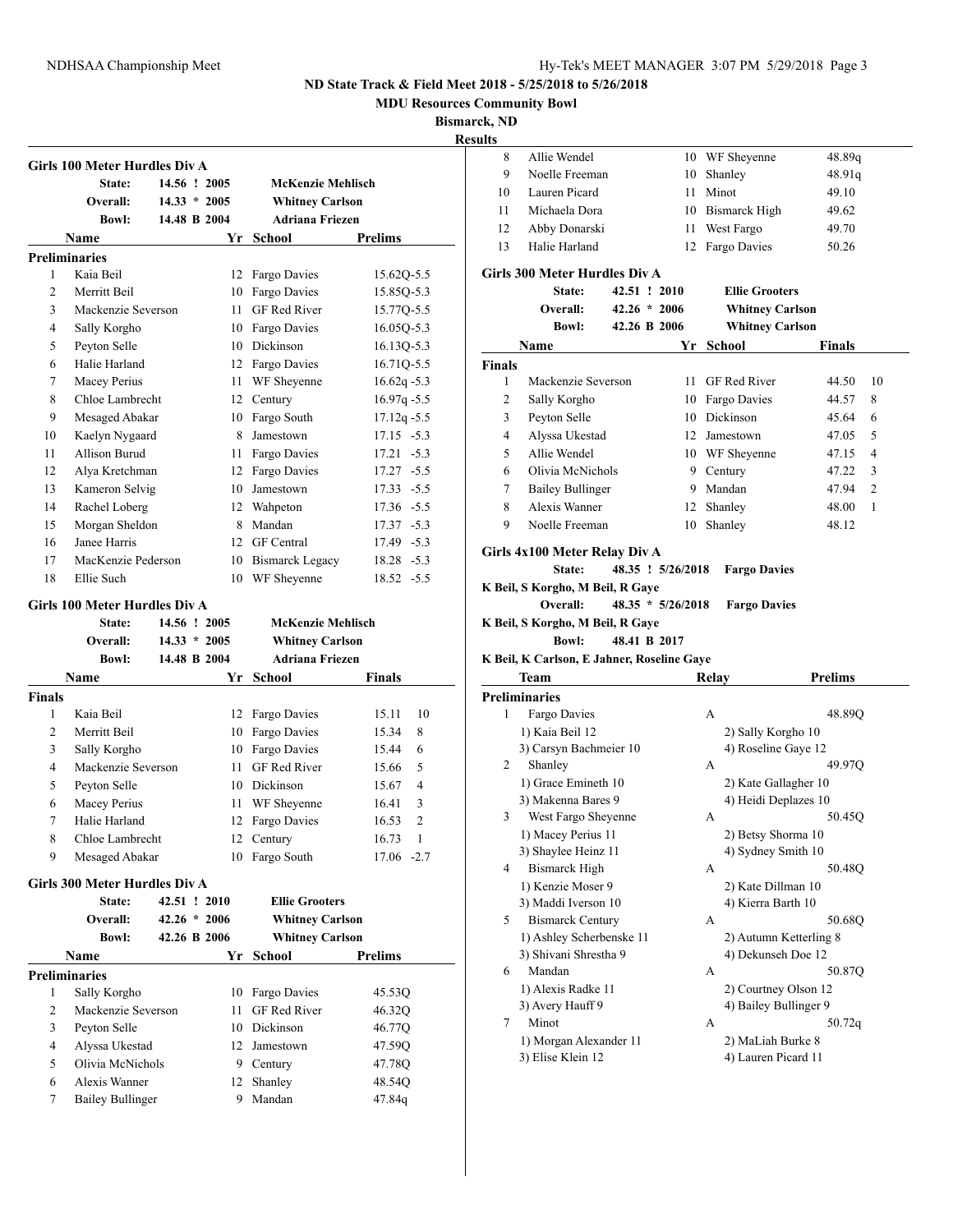**MDU Resources Community Bowl**

**Bismarck, ND**

**Results**

|             | Preliminaries  (Girls 4x100 Meter Relay Div A) |       |                                           |
|-------------|------------------------------------------------|-------|-------------------------------------------|
|             | Team                                           | Relay | <b>Prelims</b>                            |
| 8           | <b>Bismarck Legacy</b>                         | A     | 51.19q                                    |
|             | 1) Kennedy Johnson 9                           |       | 2) Emily Gerhardt 10                      |
|             | 3) Taylor Weidner 10                           |       | 4) Maddie Deics 8                         |
| 9           | Wahpeton                                       | A     | 51.27q                                    |
|             | 1) Bailey Bernstein 9                          |       | 2) Jordyn Kahler 9                        |
|             | 3) Rhaeghan Gripentrog 12                      |       | 4) Emily DeVries 10                       |
| 10          | Valley City                                    | A     | 51.52                                     |
|             | 1) Olivia Olson 9                              |       | 2) Karina Olson 7                         |
|             | 3) Jocey Kriewald 9                            |       | $4)$ VeVe Lee $10$                        |
| 11          | Bismarck St. Mary's                            | A     | 51.79                                     |
|             | 1) Abbi Kopp 10                                |       | 2) Grace Ziegler 9                        |
|             | 3) Julia Red Wing 9                            |       | 4) Darian Coghlan 11                      |
| 12          | Fargo North                                    | A     | 52.06                                     |
|             | 1) Keedayla Jacobs-Hughes 10                   |       | 2) Grace Miller 8                         |
|             | 3) Andrea Hinkley                              |       | 4) Brita Griffin 10                       |
| 13          | West Fargo                                     | A     | 52.21                                     |
|             | 1) Jesse Price 12                              |       | 2) Jade Suder 10                          |
|             | 3) Ally Haessig                                |       | 4) Jasmine Williams 8                     |
| 14          | Jamestown                                      | A     | 52.32                                     |
|             | 1) Makenna Oneal 9                             |       | 2) Carly Raap 9                           |
|             | 3) Alyssa Ukestad 12                           |       | 4) Abby Kallenbach 11                     |
| 15          | Grand Forks Central                            | A     | 52.36                                     |
|             |                                                |       |                                           |
|             | 1) Aomie Washington 11<br>3) Lauren Hillman 9  |       | 2) Taylar Baker 9<br>4) Brietta Mullane 9 |
| 16          | Dickinson                                      | A     | 52.83                                     |
|             |                                                |       |                                           |
|             | 1) Naigheley Muniz                             |       | 2) Audrey Rodakowski 10                   |
|             | 3) Mattilyn Biel 9                             |       | 4) Brooke Ott 9                           |
|             | Fargo South                                    | A     | DQ                                        |
|             | 1) Ziggy McGill 11                             |       | 2) Ellone Gaylah 9                        |
|             | 3) Brooke Thorsness 9                          |       | 4) Anna Brakke 12                         |
|             | Grand Forks Red River                          | A     | DQ                                        |
|             | 1) Mckenzie Meland 12                          |       | 2) Claire Leach 10                        |
|             | 3) Claire Anderson 12                          |       | 4) Nautica Ward 10                        |
|             | Girls 4x100 Meter Relay Div A                  |       |                                           |
|             | 48.35 ! 5/26/2018<br>State:                    |       | <b>Fargo Davies</b>                       |
|             | K Beil, S Korgho, M Beil, R Gaye               |       |                                           |
|             | Overall:<br>$48.35 * 5/26/2018$                |       | <b>Fargo Davies</b>                       |
|             | K Beil, S Korgho, M Beil, R Gaye               |       |                                           |
|             | 48.41 B 2017<br><b>Bowl:</b>                   |       |                                           |
|             | K Beil, K Carlson, E Jahner, Roseline Gaye     |       |                                           |
|             | Team                                           | Relay | Finals                                    |
|             |                                                |       |                                           |
| Finals<br>1 | Fargo Davies                                   | A     | 48.35!<br>10                              |
|             |                                                |       |                                           |
|             | 1) Kaia Beil 12                                |       | 2) Sally Korgho 10                        |
|             | 3) Merritt Beil 10                             |       | 4) Roseline Gaye 12                       |
| 2           | Minot                                          | A     | 50.01<br>8                                |
|             | 1) Morgan Alexander 11                         |       | 2) MaLiah Burke 8                         |
|             | 3) Elise Klein 12                              |       | 4) Lauren Picard 11                       |
| 3           | Shanley                                        | A     | 6<br>50.08                                |
|             | 1) Grace Emineth 10                            |       | 2) Kate Gallagher 10                      |
|             | 3) Makenna Bares 9                             |       | 4) Heidi Deplazes 10                      |
|             |                                                |       |                                           |

| 4<br>West Fargo Sheyenne<br>А<br>1) Macey Perius 11<br>2) Betsy Shorma 10<br>3) Shaylee Heinz 11<br>4) Sydney Smith 10<br>Wahpeton<br>A<br>5<br>1) Bailey Bernstein 9<br>2) Jordyn Kahler 9<br>3) Rhaeghan Gripentrog 12<br>4) Emily DeVries 10<br>Mandan<br>6<br>А<br>1) Alexis Radke 11<br>2) Courtney Olson 12<br>4) Bailey Bullinger 9<br>3) Avery Hauff 9<br><b>Bismarck High</b><br>7<br>А<br>1) Kenzie Moser 9<br>2) Kate Dillman 10<br>3) Maddi Iverson 10<br>4) Kierra Barth 10<br><b>Bismarck Century</b><br>A<br>8<br>1) Ashley Scherbenske 11<br>2) Autumn Ketterling 8<br>3) Shivani Shrestha 9<br>4) Dekunseh Doe 12<br>9<br><b>Bismarck Legacy</b><br>A<br>1) Kennedy Johnson 9<br>2) Emily Gerhardt 10<br>3) Taylor Weidner 10<br>4) Maddie Deics 8<br>Girls 4x200 Meter Relay Div A<br>1:41.73 ! 2016<br>State:<br><b>Fargo Davies</b><br>Roseline Gaye, K Carlson, E Jahner, Rose Gaye<br>$1:41.73 * 2016$<br>Overall:<br>R Gaye, K Carlson, E Jahner, R Gaye<br>1:41.73 B 2016<br><b>Bowl:</b><br>Gaye, Carlson, Jahner, Gaye<br>Team<br><b>Relay</b><br><b>Preliminaries</b><br>Grand Forks Red River<br>A<br>1<br>1) Nautica Ward 10<br>2) Mckenzie Meland 12<br>3) Claire Leach 10<br>4) Mackenzie Severson 11 | 5<br>50.56<br>50.64<br>4<br>50.80<br>3<br>50.82<br>2<br>50.89<br>1<br>51.07<br><b>Prelims</b><br>1:42.94Q |
|--------------------------------------------------------------------------------------------------------------------------------------------------------------------------------------------------------------------------------------------------------------------------------------------------------------------------------------------------------------------------------------------------------------------------------------------------------------------------------------------------------------------------------------------------------------------------------------------------------------------------------------------------------------------------------------------------------------------------------------------------------------------------------------------------------------------------------------------------------------------------------------------------------------------------------------------------------------------------------------------------------------------------------------------------------------------------------------------------------------------------------------------------------------------------------------------------------------------------------------|-----------------------------------------------------------------------------------------------------------|
|                                                                                                                                                                                                                                                                                                                                                                                                                                                                                                                                                                                                                                                                                                                                                                                                                                                                                                                                                                                                                                                                                                                                                                                                                                      |                                                                                                           |
|                                                                                                                                                                                                                                                                                                                                                                                                                                                                                                                                                                                                                                                                                                                                                                                                                                                                                                                                                                                                                                                                                                                                                                                                                                      |                                                                                                           |
|                                                                                                                                                                                                                                                                                                                                                                                                                                                                                                                                                                                                                                                                                                                                                                                                                                                                                                                                                                                                                                                                                                                                                                                                                                      |                                                                                                           |
|                                                                                                                                                                                                                                                                                                                                                                                                                                                                                                                                                                                                                                                                                                                                                                                                                                                                                                                                                                                                                                                                                                                                                                                                                                      |                                                                                                           |
|                                                                                                                                                                                                                                                                                                                                                                                                                                                                                                                                                                                                                                                                                                                                                                                                                                                                                                                                                                                                                                                                                                                                                                                                                                      |                                                                                                           |
|                                                                                                                                                                                                                                                                                                                                                                                                                                                                                                                                                                                                                                                                                                                                                                                                                                                                                                                                                                                                                                                                                                                                                                                                                                      |                                                                                                           |
|                                                                                                                                                                                                                                                                                                                                                                                                                                                                                                                                                                                                                                                                                                                                                                                                                                                                                                                                                                                                                                                                                                                                                                                                                                      |                                                                                                           |
|                                                                                                                                                                                                                                                                                                                                                                                                                                                                                                                                                                                                                                                                                                                                                                                                                                                                                                                                                                                                                                                                                                                                                                                                                                      |                                                                                                           |
|                                                                                                                                                                                                                                                                                                                                                                                                                                                                                                                                                                                                                                                                                                                                                                                                                                                                                                                                                                                                                                                                                                                                                                                                                                      |                                                                                                           |
|                                                                                                                                                                                                                                                                                                                                                                                                                                                                                                                                                                                                                                                                                                                                                                                                                                                                                                                                                                                                                                                                                                                                                                                                                                      |                                                                                                           |
|                                                                                                                                                                                                                                                                                                                                                                                                                                                                                                                                                                                                                                                                                                                                                                                                                                                                                                                                                                                                                                                                                                                                                                                                                                      |                                                                                                           |
|                                                                                                                                                                                                                                                                                                                                                                                                                                                                                                                                                                                                                                                                                                                                                                                                                                                                                                                                                                                                                                                                                                                                                                                                                                      |                                                                                                           |
|                                                                                                                                                                                                                                                                                                                                                                                                                                                                                                                                                                                                                                                                                                                                                                                                                                                                                                                                                                                                                                                                                                                                                                                                                                      |                                                                                                           |
|                                                                                                                                                                                                                                                                                                                                                                                                                                                                                                                                                                                                                                                                                                                                                                                                                                                                                                                                                                                                                                                                                                                                                                                                                                      |                                                                                                           |
|                                                                                                                                                                                                                                                                                                                                                                                                                                                                                                                                                                                                                                                                                                                                                                                                                                                                                                                                                                                                                                                                                                                                                                                                                                      |                                                                                                           |
|                                                                                                                                                                                                                                                                                                                                                                                                                                                                                                                                                                                                                                                                                                                                                                                                                                                                                                                                                                                                                                                                                                                                                                                                                                      |                                                                                                           |
|                                                                                                                                                                                                                                                                                                                                                                                                                                                                                                                                                                                                                                                                                                                                                                                                                                                                                                                                                                                                                                                                                                                                                                                                                                      |                                                                                                           |
|                                                                                                                                                                                                                                                                                                                                                                                                                                                                                                                                                                                                                                                                                                                                                                                                                                                                                                                                                                                                                                                                                                                                                                                                                                      |                                                                                                           |
|                                                                                                                                                                                                                                                                                                                                                                                                                                                                                                                                                                                                                                                                                                                                                                                                                                                                                                                                                                                                                                                                                                                                                                                                                                      |                                                                                                           |
|                                                                                                                                                                                                                                                                                                                                                                                                                                                                                                                                                                                                                                                                                                                                                                                                                                                                                                                                                                                                                                                                                                                                                                                                                                      |                                                                                                           |
|                                                                                                                                                                                                                                                                                                                                                                                                                                                                                                                                                                                                                                                                                                                                                                                                                                                                                                                                                                                                                                                                                                                                                                                                                                      |                                                                                                           |
|                                                                                                                                                                                                                                                                                                                                                                                                                                                                                                                                                                                                                                                                                                                                                                                                                                                                                                                                                                                                                                                                                                                                                                                                                                      |                                                                                                           |
|                                                                                                                                                                                                                                                                                                                                                                                                                                                                                                                                                                                                                                                                                                                                                                                                                                                                                                                                                                                                                                                                                                                                                                                                                                      |                                                                                                           |
|                                                                                                                                                                                                                                                                                                                                                                                                                                                                                                                                                                                                                                                                                                                                                                                                                                                                                                                                                                                                                                                                                                                                                                                                                                      |                                                                                                           |
|                                                                                                                                                                                                                                                                                                                                                                                                                                                                                                                                                                                                                                                                                                                                                                                                                                                                                                                                                                                                                                                                                                                                                                                                                                      |                                                                                                           |
|                                                                                                                                                                                                                                                                                                                                                                                                                                                                                                                                                                                                                                                                                                                                                                                                                                                                                                                                                                                                                                                                                                                                                                                                                                      |                                                                                                           |
|                                                                                                                                                                                                                                                                                                                                                                                                                                                                                                                                                                                                                                                                                                                                                                                                                                                                                                                                                                                                                                                                                                                                                                                                                                      |                                                                                                           |
|                                                                                                                                                                                                                                                                                                                                                                                                                                                                                                                                                                                                                                                                                                                                                                                                                                                                                                                                                                                                                                                                                                                                                                                                                                      |                                                                                                           |
|                                                                                                                                                                                                                                                                                                                                                                                                                                                                                                                                                                                                                                                                                                                                                                                                                                                                                                                                                                                                                                                                                                                                                                                                                                      |                                                                                                           |
|                                                                                                                                                                                                                                                                                                                                                                                                                                                                                                                                                                                                                                                                                                                                                                                                                                                                                                                                                                                                                                                                                                                                                                                                                                      |                                                                                                           |
|                                                                                                                                                                                                                                                                                                                                                                                                                                                                                                                                                                                                                                                                                                                                                                                                                                                                                                                                                                                                                                                                                                                                                                                                                                      |                                                                                                           |
| Fargo Davies<br>A<br>2                                                                                                                                                                                                                                                                                                                                                                                                                                                                                                                                                                                                                                                                                                                                                                                                                                                                                                                                                                                                                                                                                                                                                                                                               | 1:44.16Q                                                                                                  |
| 1) Roseline Gaye 12<br>2) Kaia Beil 12                                                                                                                                                                                                                                                                                                                                                                                                                                                                                                                                                                                                                                                                                                                                                                                                                                                                                                                                                                                                                                                                                                                                                                                               |                                                                                                           |
| 3) Carsyn Bachmeier 10<br>4) Ellen Donat 9                                                                                                                                                                                                                                                                                                                                                                                                                                                                                                                                                                                                                                                                                                                                                                                                                                                                                                                                                                                                                                                                                                                                                                                           |                                                                                                           |
| <b>Bismarck Century</b><br>3<br>А                                                                                                                                                                                                                                                                                                                                                                                                                                                                                                                                                                                                                                                                                                                                                                                                                                                                                                                                                                                                                                                                                                                                                                                                    | 1:45.15Q                                                                                                  |
| 1) Brooklyn Buchholz 9<br>2) Autumn Ketterling 8                                                                                                                                                                                                                                                                                                                                                                                                                                                                                                                                                                                                                                                                                                                                                                                                                                                                                                                                                                                                                                                                                                                                                                                     |                                                                                                           |
| 3) Jocelyn Julson 9<br>4) Dekunseh Doe 12                                                                                                                                                                                                                                                                                                                                                                                                                                                                                                                                                                                                                                                                                                                                                                                                                                                                                                                                                                                                                                                                                                                                                                                            |                                                                                                           |
| Shanley<br>4<br>А                                                                                                                                                                                                                                                                                                                                                                                                                                                                                                                                                                                                                                                                                                                                                                                                                                                                                                                                                                                                                                                                                                                                                                                                                    | 1:45.430                                                                                                  |
| 1) Grace Emineth 10<br>2) Makenna Bares 9                                                                                                                                                                                                                                                                                                                                                                                                                                                                                                                                                                                                                                                                                                                                                                                                                                                                                                                                                                                                                                                                                                                                                                                            |                                                                                                           |
| 3) Julia Vetter 12<br>4) Heidi Deplazes 10                                                                                                                                                                                                                                                                                                                                                                                                                                                                                                                                                                                                                                                                                                                                                                                                                                                                                                                                                                                                                                                                                                                                                                                           |                                                                                                           |
| Minot<br>5<br>A                                                                                                                                                                                                                                                                                                                                                                                                                                                                                                                                                                                                                                                                                                                                                                                                                                                                                                                                                                                                                                                                                                                                                                                                                      | 1:46.56Q                                                                                                  |
| 1) Morgan Alexander 11<br>2) MaLiah Burke 8                                                                                                                                                                                                                                                                                                                                                                                                                                                                                                                                                                                                                                                                                                                                                                                                                                                                                                                                                                                                                                                                                                                                                                                          |                                                                                                           |
| 3) Elise Klein 12<br>4) Alli McCoy 12                                                                                                                                                                                                                                                                                                                                                                                                                                                                                                                                                                                                                                                                                                                                                                                                                                                                                                                                                                                                                                                                                                                                                                                                |                                                                                                           |
|                                                                                                                                                                                                                                                                                                                                                                                                                                                                                                                                                                                                                                                                                                                                                                                                                                                                                                                                                                                                                                                                                                                                                                                                                                      |                                                                                                           |
|                                                                                                                                                                                                                                                                                                                                                                                                                                                                                                                                                                                                                                                                                                                                                                                                                                                                                                                                                                                                                                                                                                                                                                                                                                      |                                                                                                           |
| Mandan<br>6<br>A                                                                                                                                                                                                                                                                                                                                                                                                                                                                                                                                                                                                                                                                                                                                                                                                                                                                                                                                                                                                                                                                                                                                                                                                                     | 1:47.14Q                                                                                                  |
| 1) Alexis Radke 11<br>2) Bailey Bullinger 9                                                                                                                                                                                                                                                                                                                                                                                                                                                                                                                                                                                                                                                                                                                                                                                                                                                                                                                                                                                                                                                                                                                                                                                          |                                                                                                           |
| 3) Avery Hauff 9<br>4) Katelyn Schmidt 12                                                                                                                                                                                                                                                                                                                                                                                                                                                                                                                                                                                                                                                                                                                                                                                                                                                                                                                                                                                                                                                                                                                                                                                            |                                                                                                           |
| West Fargo Sheyenne<br>7<br>A                                                                                                                                                                                                                                                                                                                                                                                                                                                                                                                                                                                                                                                                                                                                                                                                                                                                                                                                                                                                                                                                                                                                                                                                        | 1:46.68q                                                                                                  |
| 1) Macey Perius 11<br>2) Betsy Shorma 10                                                                                                                                                                                                                                                                                                                                                                                                                                                                                                                                                                                                                                                                                                                                                                                                                                                                                                                                                                                                                                                                                                                                                                                             |                                                                                                           |
| 3) Sydney Smith 10<br>4) Melodie Letvin 10                                                                                                                                                                                                                                                                                                                                                                                                                                                                                                                                                                                                                                                                                                                                                                                                                                                                                                                                                                                                                                                                                                                                                                                           |                                                                                                           |
| <b>Bismarck High</b><br>8<br>А                                                                                                                                                                                                                                                                                                                                                                                                                                                                                                                                                                                                                                                                                                                                                                                                                                                                                                                                                                                                                                                                                                                                                                                                       | 1:47.86q                                                                                                  |
| 1) Kenzie Moser 9<br>2) Kate Dillman 10                                                                                                                                                                                                                                                                                                                                                                                                                                                                                                                                                                                                                                                                                                                                                                                                                                                                                                                                                                                                                                                                                                                                                                                              |                                                                                                           |
| 3) Maddi Iverson 10<br>4) Kierra Barth 10                                                                                                                                                                                                                                                                                                                                                                                                                                                                                                                                                                                                                                                                                                                                                                                                                                                                                                                                                                                                                                                                                                                                                                                            |                                                                                                           |
| 9<br><b>Bismarck Legacy</b><br>A                                                                                                                                                                                                                                                                                                                                                                                                                                                                                                                                                                                                                                                                                                                                                                                                                                                                                                                                                                                                                                                                                                                                                                                                     | 1:48.94g                                                                                                  |
| 1) Emily Gerhardt 10<br>2) Maddie Deics 8<br>3) Kennedy Johnson 9<br>4) Taylor Weidner 10                                                                                                                                                                                                                                                                                                                                                                                                                                                                                                                                                                                                                                                                                                                                                                                                                                                                                                                                                                                                                                                                                                                                            |                                                                                                           |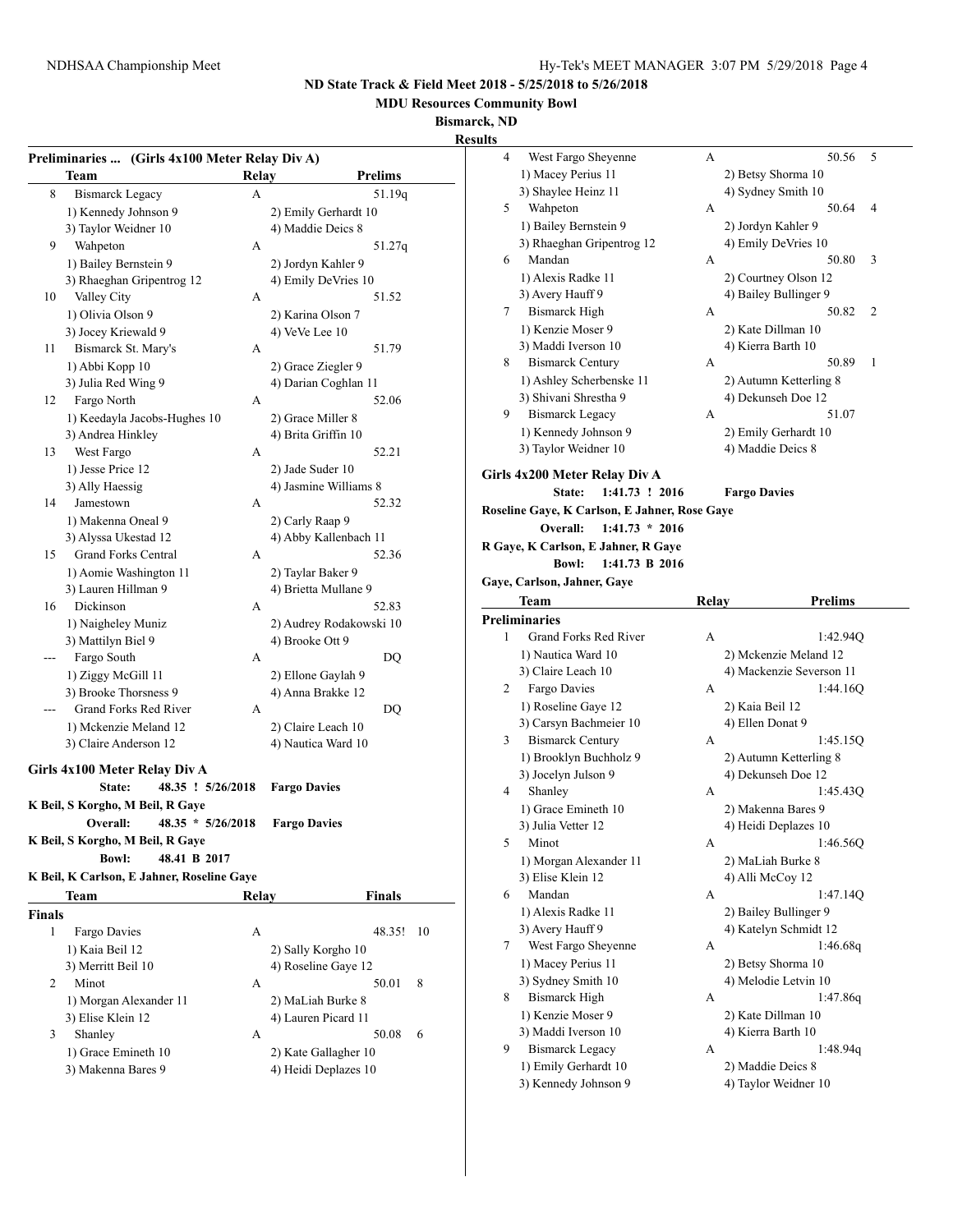**MDU Resources Community Bowl**

**Bismarck, ND**

|               | Preliminaries  (Girls 4x200 Meter Relay Div A)                                                                                   |                     |                                            |    |              |
|---------------|----------------------------------------------------------------------------------------------------------------------------------|---------------------|--------------------------------------------|----|--------------|
|               | Team                                                                                                                             | Relay               | <b>Prelims</b>                             |    |              |
| 10            | Dickinson                                                                                                                        | A                   | 1:49.27                                    |    |              |
|               | 1) Peyton Selle 10                                                                                                               |                     | 2) Audrey Rodakowski 10                    |    |              |
|               | 3) Mattilyn Biel 9                                                                                                               |                     | 4) Emily Keller 12                         |    |              |
| 11            | <b>Grand Forks Central</b>                                                                                                       | A                   | 1:49.46                                    |    |              |
|               |                                                                                                                                  |                     |                                            |    |              |
|               | 1) Aomie Washington 11                                                                                                           |                     | 2) Taylar Baker 9                          |    |              |
|               | 3) Lauren Hillman 9                                                                                                              |                     | 4) Brietta Mullane 9                       |    |              |
| 12            | Jamestown                                                                                                                        | A                   | 1:50.38                                    |    |              |
|               | 1) Makenna Oneal 9                                                                                                               |                     | 2) Alyssa Ukestad 12                       |    | <b>Girls</b> |
|               | 3) Kaelyn Nygaard 8                                                                                                              | 4) Carly Raap 9     |                                            |    |              |
| 13            | Fargo North                                                                                                                      | A                   | 1:51.04                                    |    | M Lut        |
|               | 1) Keedayla Jacobs-Hughes 10                                                                                                     |                     | 2) Andrea Hinkley                          |    |              |
|               | 3) Ayla Mondry 11                                                                                                                |                     | 4) Brita Griffin 10                        |    | M Lut        |
| 14            | Wahpeton                                                                                                                         | A                   | 1:51.29                                    |    |              |
|               | 1) Bailey Bernstein 9                                                                                                            |                     | 2) Jordyn Kahler 9                         |    |              |
|               | 3) Olivia Erickson                                                                                                               |                     | 4) Emily DeVries 10                        |    | Lynch        |
| 15            | West Fargo                                                                                                                       | A                   | 1:51.99                                    |    |              |
|               | 1) Tiana Pfaff 12                                                                                                                |                     | 2) Kayla Buckley 10                        |    | Finals       |
|               | 3) Jade Suder 10                                                                                                                 |                     | 4) Jasmine Williams 8                      |    |              |
| 16            | Bismarck St. Mary's                                                                                                              | A                   | 1:55.08                                    |    |              |
|               | 1) Abbi Kopp 10                                                                                                                  |                     | 2) Grace Ziegler 9                         |    |              |
|               | 3) Elizabeth Fedorchak 10                                                                                                        |                     | 4) Darian Coghlan 11                       |    |              |
|               | Fargo South                                                                                                                      | A                   | DQ                                         |    |              |
|               | 1) Ellone Gaylah 9                                                                                                               |                     |                                            |    |              |
|               |                                                                                                                                  |                     | 2) Bravin Desjarlais 10                    |    |              |
|               |                                                                                                                                  |                     |                                            |    |              |
|               | 3) Ziggy McGill 11<br>Girls 4x200 Meter Relay Div A<br>1:41.73 ! 2016<br>State:<br>Roseline Gaye, K Carlson, E Jahner, Rose Gaye | <b>Fargo Davies</b> | 4) Anna Brakke 12                          |    |              |
|               | $1:41.73 * 2016$<br>Overall:<br>R Gaye, K Carlson, E Jahner, R Gaye                                                              |                     |                                            |    |              |
|               | <b>Bowl:</b><br>1:41.73 B 2016                                                                                                   |                     |                                            |    |              |
|               | Gaye, Carlson, Jahner, Gaye                                                                                                      |                     |                                            |    |              |
|               | Team                                                                                                                             |                     |                                            |    |              |
|               |                                                                                                                                  | Relay               | <b>Finals</b>                              |    |              |
| 1             | Fargo Davies                                                                                                                     | A                   | 1:42.01                                    | 10 |              |
|               |                                                                                                                                  |                     |                                            |    |              |
|               | 1) Roseline Gaye 12                                                                                                              | 2) Kaia Beil 12     |                                            |    |              |
|               | 3) Carsyn Bachmeier 10                                                                                                           | 4) Ellen Donat 9    |                                            |    |              |
| 2             | Grand Forks Red River                                                                                                            | А                   | 1:42.28                                    | 8  |              |
|               | 1) Nautica Ward 10                                                                                                               |                     | 2) Mckenzie Meland 12                      |    |              |
|               | 3) Claire Leach 10                                                                                                               |                     | 4) Mackenzie Severson 11                   |    |              |
| 3             | Shanley                                                                                                                          | A                   | 1:44.53                                    | 6  |              |
|               | 1) Grace Emineth 10                                                                                                              |                     | 2) Makenna Bares 9                         |    |              |
|               | 3) Julia Vetter 12                                                                                                               |                     | 4) Heidi Deplazes 10                       |    |              |
| 4             | <b>Bismarck Century</b>                                                                                                          | A                   | 1:44.59                                    | 5  |              |
|               | 1) Brooklyn Buchholz 9                                                                                                           |                     | 2) Autumn Ketterling 8                     |    |              |
|               | 3) Jocelyn Julson 9                                                                                                              |                     | 4) Dekunseh Doe 12                         |    |              |
| 5             | Minot                                                                                                                            | A                   | 1:45.57                                    | 4  |              |
|               | 1) Morgan Alexander 11                                                                                                           |                     | 2) MaLiah Burke 8                          |    |              |
|               | 3) Elise Klein 12                                                                                                                |                     | 4) Alli McCoy 12                           |    |              |
| 6             | West Fargo Sheyenne                                                                                                              | A                   | 1:46.30                                    | 3  |              |
| <b>Finals</b> | 1) Macey Perius 11<br>3) Sydney Smith 10                                                                                         |                     | 2) Betsy Shorma 10<br>4) Melodie Letvin 10 |    |              |

| k, ND  |                                              |              |                              |    |
|--------|----------------------------------------------|--------------|------------------------------|----|
| lts    |                                              |              |                              |    |
| 7      | <b>Bismarck High</b>                         | А            | 1:46.56                      | 2  |
|        | 1) Kenzie Moser 9                            |              | 2) Kate Dillman 10           |    |
|        | 3) Maddi Iverson 10                          |              | 4) Kierra Barth 10           |    |
| 8      | Mandan                                       | А            | 1:46.95                      | 1  |
|        | 1) Alexis Radke 11                           |              | 2) Bailey Bullinger 9        |    |
|        | 3) Avery Hauff 9                             |              | 4) Katelyn Schmidt 12        |    |
| 9      | <b>Bismarck Legacy</b>                       | А            | 1:47.14                      |    |
|        | 1) Emily Gerhardt 10                         |              | 2) Maddie Deics 8            |    |
|        | 3) Kennedy Johnson 9                         |              | 4) Taylor Weidner 10         |    |
|        | <b>Girls 4x400 Meter Relay Div A</b>         |              |                              |    |
|        | State:<br>$4:00.08$ ! 2003                   |              | Mandan                       |    |
|        | M Luther, K Streyle, A Taylor, A Streyle     |              |                              |    |
|        | Overall:<br>$4:00.08 * 2003$                 |              |                              |    |
|        | M Luther, K Streyle, A Taylor, A Streyle     |              |                              |    |
|        | <b>Bowl:</b><br>3:59.05 B 2009               |              |                              |    |
|        | Lynch, Herauf, Beaudoin, Messer              |              |                              |    |
|        | Team                                         | <b>Relay</b> | <b>Finals</b>                |    |
| Finals |                                              |              |                              |    |
| 1      | Fargo Davies                                 | A            | 4:00.24                      | 10 |
|        | 1) Emily Jahner 10                           |              | 2) Ellen Donat 9             |    |
|        | 3) Sally Korgho 10                           |              | 4) Rose Gave 12              |    |
| 2      | <b>Bismarck Century</b>                      | А            | 4:04.12                      | 8  |
|        | 1) Hannah Dschaak 10                         |              | 2) Gracie Grinsteiner 11     |    |
|        | 3) Autumn Ketterling 8                       |              | 4) Emily Goldade 9           |    |
| 3      | Shanley                                      | А            | 4:04.69                      | 6  |
|        | 1) Makenna Bares 9                           |              | 2) Julia Vetter 12           |    |
|        | 3) Sadey Koch 11                             |              | 4) Heidi Deplazes 10         |    |
| 4      | Grand Forks Red River                        | А            | 4:06.63                      | 5  |
|        | 1) Nautica Ward 10                           |              | 2) Claire Leach 10           |    |
|        | 3) Mckenzie Meland 12                        |              | 4) Alex Richards 11          |    |
| 5      | West Fargo Sheyenne                          | А            | 4:08.71                      | 4  |
|        | 1) Brittany Young 12                         |              | 2) Allie Wendel 10           |    |
|        | 3) Matty Barta 12                            |              | 4) Melodie Letvin 10         |    |
| 6      | Minot                                        | А            | 4:10.03                      | 3  |
|        | 1) Tessa Olson 11                            |              | 2) Thais Borud 10            |    |
|        | 3) Allie Wahlund 10                          |              | 4) Allie Nelson 10           |    |
| 7      | Dickinson                                    | А            | 4:10.50                      | 2  |
|        | 1) Peyton Selle 10                           |              | 2) Audrey Rodakowski 10      |    |
|        | 3) Mattilyn Biel 9                           |              | 4) Emily Keller 12           |    |
| 8      | <b>Bismarck Legacy</b>                       | А            | 4:10.84                      | 1  |
|        | 1) Emma Fricke 11                            |              | 2) Kaydee Wescom 11          |    |
|        | 3) Lindsey Werner 11                         |              | 4) Taylor Weidner 10         |    |
| 9      | West Fargo                                   | А            | 4:11.50                      |    |
|        | 1) Abby Donarski 11                          |              | 2) Jasmine Williams 8        |    |
|        | 3) Tiana Pfaff 12                            |              | 4) Emily Hansen 10           |    |
| 10     | Jamestown                                    | А            | 4:18.69                      |    |
|        | 1) Alyssa Ukestad 12                         |              | 2) Grace Hegerle 9           |    |
|        | 3) Carly Raap 9                              |              | 4) Meghan Ford 9             |    |
| 11     | Devils Lake                                  | A            | 4:18.84                      |    |
|        |                                              |              |                              |    |
|        | 1) Jessica Mertens 10                        |              | 2) Erica Nelson              |    |
| 12     | 3) Kadee Schlenker 10<br>Grand Forks Central | А            | 4) Ramsey Brown 9<br>4:19.25 |    |
|        |                                              |              |                              |    |
|        | 1) Aomie Washington 11                       |              | 2) Lauren Hillman 9          |    |
|        | 3) Taylar Baker 9                            |              | 4) Rebekah Gardner           |    |
|        |                                              |              |                              |    |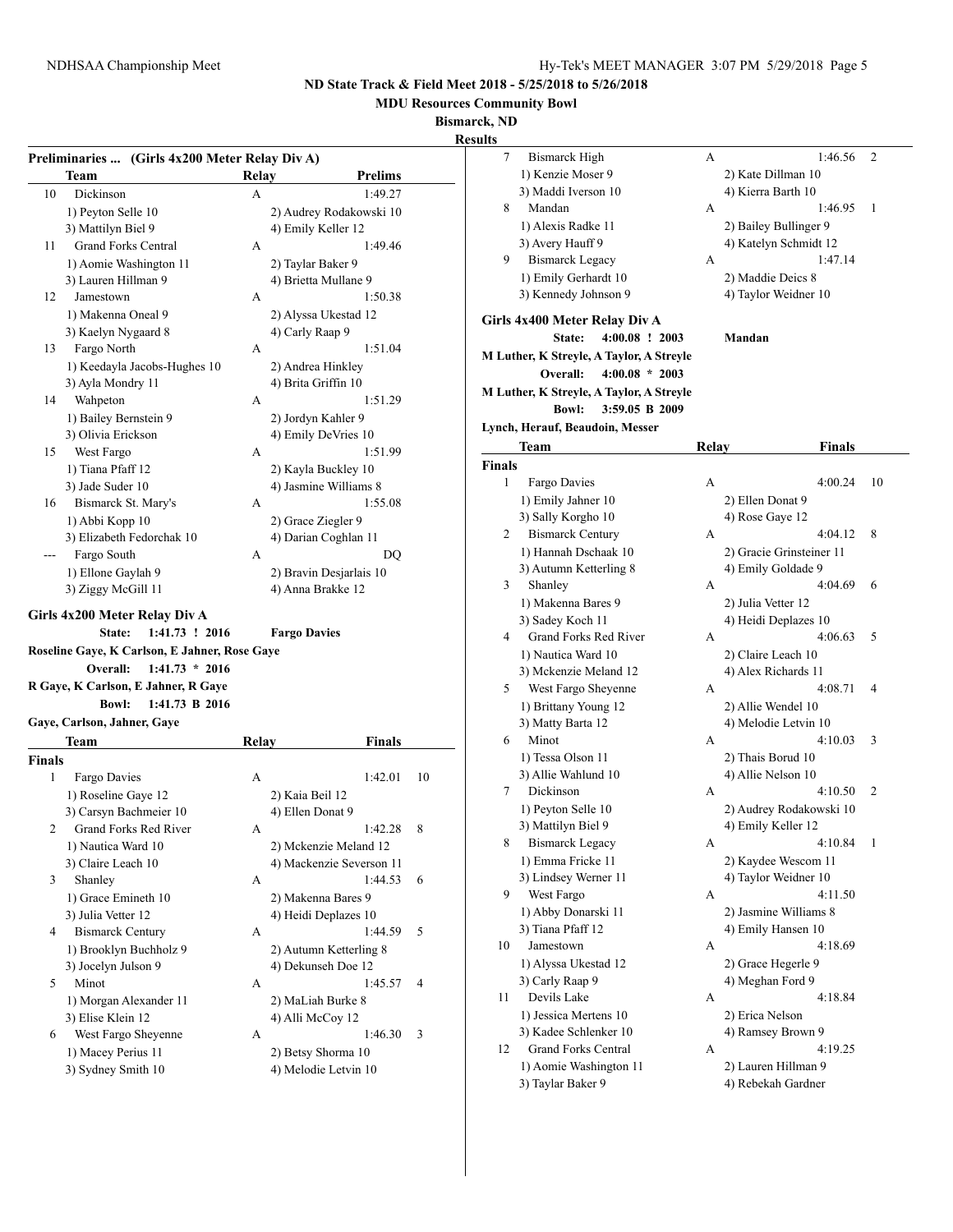**MDU Resources Community Bowl**

**Bismarck, ND**

# **Results**

|               | (Girls 4x400 Meter Relay Div A)<br>Team   | Relay | Finals                   |    |
|---------------|-------------------------------------------|-------|--------------------------|----|
| $---$         | <b>Bismarck High</b>                      | А     | DQ                       |    |
|               | 1) Michaela Dora 10                       |       | 2) Kenzie Moser 9        |    |
|               | 3) Brooke Neideffer 10                    |       | 4) Callie Clausnitzer 10 |    |
|               | Girls 4x800 Meter Relay Div A             |       |                          |    |
|               | 9:22.68 ! 2017<br>State:                  |       | <b>Bismarck Legay</b>    |    |
|               | P Jensen, K Wescom, J Guidinger, L Werner |       |                          |    |
|               | $9:22.68 * 2017$<br>Overall:              |       |                          |    |
|               | P Jensen, K Wescom, J Guidinger, L Werner |       |                          |    |
|               | <b>Bowl:</b><br>9:22.68 B 2017            |       |                          |    |
|               | Jensen, Wescom, Guidinger, Werner         |       |                          |    |
|               | Team                                      | Relay | Finals                   |    |
| <b>Finals</b> |                                           |       |                          |    |
| 1             | Fargo Davies                              | А     | 9:39.83                  | 10 |
|               | 1) McKenna Lovehaug 9                     |       | 2) Taylor Dietz 9        |    |
|               | 3) Hailey Bjerke 8                        |       | 4) Megan Lundstrom 11    |    |
| 2             | Minot                                     | А     | 9:43.66                  | 8  |
|               | 1) Allie Wahlund 10                       |       | 2) Adrianna Wilder 12    |    |
|               | 3) Abbie Wahlund 10                       |       | 4) Allie Nelson 10       |    |
| 3             | Bismarck Legacy                           | А     | 9:44.10                  | 6  |
|               | 1) Emma Fricke 11                         |       | 2) Kaydee Wescom 11      |    |
|               | 3) Emily Cooper 10                        |       | 4) Lindsey Werner 11     |    |
| 4             | Grand Forks Central                       | А     | 9:47.67                  | 5  |
|               | 1) Mikayla Weiss 10                       |       | 2) Rachel Torrey 12      |    |
|               | 3) Sophia Roehl                           |       | 4) Alexis Roehl 11       |    |
| 5             | <b>Bismarck Century</b>                   | А     | 9:49.39                  | 4  |
|               | 1) Erin Palmer 8                          |       | 2) MaKayla Anderson 9    |    |
|               | 3) Gracie Grinsteiner 11                  |       | 4) Emily Goldade 9       |    |
| 6             | <b>Bismarck High</b>                      | A     | 9:50.19                  | 3  |
|               | 1) Mattie Shirley-Fairbairn 11            |       | 2) Callie Clausnitzer 10 |    |
|               | 3) Brooke Neideffer 10                    |       | 4) Jilee Golus 9         |    |
| 7             | Shanley                                   | A     | 9:58.60                  | 2  |
|               | 1) Sadey Koch 11                          |       | 2) Anna Bernhardt 8      |    |
|               | 3) Kate Busek 9                           |       | 4) Jordan Stroup 11      |    |
| 8             | Fargo North                               | А     | 9:59.75                  | 1  |
|               | 1) Anna Astrup 12                         |       | 2) Anna Lien 8           |    |
|               | 3) Gabby Kramer 10                        |       | 4) Ellie Hammes 12       |    |
| 9             | West Fargo Sheyenne                       | A     | 9:59.86                  |    |
|               | 1) Caleigh Anderson 12                    |       | 2) Eden Smith 9          |    |
|               | 3) Onnica Stansbury 9                     |       | 4) Matty Barta 12        |    |
| 10            | West Fargo                                | А     | 10:15.98                 |    |
|               | 1) Taryn Troftgruben                      |       | 2) Emily Hansen 10       |    |
|               | 3) Kaelyn Berg 8                          |       | 4) Hope Pringle 10       |    |
| 11            | Grand Forks Red River                     | A     | 10:19.83                 |    |
|               | 1) Morgan Stenseth 9                      |       | 2) Emily Nelson 7        |    |
|               | 3) Claire Lapp 9                          |       | 4) Ella Fosse 9          |    |
| 12            | Mandan                                    | А     | 10:20.31                 |    |
|               | 1) Maria Moore 10                         |       | 2) Darbi Defoe 12        |    |
|               | 3) Natasha Troxel 12                      |       | 4) Kelby Rinas 10        |    |
| 13            | Devils Lake                               | A     | 10:20.88                 |    |
|               | 1) Kiya McLaurin 8                        |       | 2) Hallie Fritel 7       |    |
|               | 3) Ramsey Brown 9                         |       | 4) Jessica Mertens 10    |    |

| 14                 | Dickinson                     |                                |    | А                                              | 10:33.02      |     |  |
|--------------------|-------------------------------|--------------------------------|----|------------------------------------------------|---------------|-----|--|
|                    | 1) Symone Beld 9              |                                |    | 2) Delaynee Zubke 10                           |               |     |  |
|                    | 3) Claire Kreidt 8            |                                |    | 4) Mattilyn Biel 9                             |               |     |  |
| 15                 | Jamestown                     |                                |    | A                                              | 11:19.58      |     |  |
|                    | 1) Kaylee Panchot 9           |                                |    | 2) Teralyn Coombs 12                           |               |     |  |
|                    | 3) Alexis Triebenbach 12      |                                |    | 4) Alyssa Allen 10                             |               |     |  |
|                    | Girls High Jump Div A         |                                |    |                                                |               |     |  |
|                    | State:                        | $5-09$ ! 2013                  |    | Kira Larson                                    |               |     |  |
|                    | Overall:                      | $5-10 * 2014$                  |    | <b>Lexy Wittmayer</b>                          |               |     |  |
|                    | <b>Bowl:</b>                  | 5-10 B 2014                    |    | Lexi Wittmayer                                 |               |     |  |
|                    | Name                          |                                | Yr | <b>School</b>                                  | Finals        |     |  |
| <b>Finals</b>      |                               |                                |    |                                                |               |     |  |
| 1                  | Kaia Schneider                |                                |    | 10 Fargo Davies                                | 5-06.00       | 10  |  |
| 2                  | <b>Blythe Ehrmantraut</b>     |                                |    | 12 Bismarck High                               | 5-05.00       | 8   |  |
| 3                  | Mesaged Abakar                |                                |    | 10 Fargo South                                 | 5-03.00       | 6   |  |
| 4                  | Gabrielle Jung                |                                |    | 11 Dickinson                                   | $J5-03.00$    | 4.5 |  |
| 4                  | Ashley Conneran               |                                |    | 12 GF Red River                                | $J5-03.00$    | 4.5 |  |
| 6                  | Jessica Mertens               |                                |    | 10 Devils Lake                                 | 5-01.00       | 3   |  |
| 7                  | Elise Rue                     |                                |    | 11 Fargo Davies                                | J5-01.00      | 2   |  |
| 8                  | Jenna Bergantine              |                                |    | 10 Fargo Davies                                | J5-01.00      | 1   |  |
| 9                  | Allie Nelson                  |                                |    | 10 Minot                                       | J5-01.00      |     |  |
| 10                 | Alexis Wanner                 |                                |    | 12 Shanley                                     | 4-11.00       |     |  |
| 10                 | Carly Raap                    |                                |    | 9 Jamestown                                    | 4-11.00       |     |  |
| 10                 | Abby Kallenbach               |                                |    | 11 Jamestown                                   | 4-11.00       |     |  |
| 10                 | Maddie Deics                  |                                |    | 8 Bismarck Legacy                              | 4-11.00       |     |  |
| 10                 | Lexi Jordheim                 |                                |    | 12 Dickinson                                   | 4-11.00       |     |  |
| 10                 | Megan Henderson               |                                |    | 11 Bismarck High                               | 4-11.00       |     |  |
| 10                 | Kennedy Ohlhauser             |                                |    | 10 Fargo Davies                                | 4-11.00       |     |  |
| 17                 | Allie Wendel                  |                                |    | 10 WF Sheyenne                                 | 4-09.00       |     |  |
| 17                 | Morgan Sheldon                |                                |    | 8 Mandan                                       | 4-09.00       |     |  |
| ---                | <b>Brittney Finseth</b>       |                                |    | 10 West Fargo                                  | ΝH            |     |  |
| ---                | Elise Bakke                   |                                | 12 | Fargo North                                    | NΗ            |     |  |
| ---                | Kiera Wshola-Bauer            |                                | 11 | <b>Bismarck Legacy</b>                         | ΝH            |     |  |
|                    |                               |                                |    |                                                |               |     |  |
|                    | <b>Girls Pole Vault Div A</b> |                                |    |                                                |               |     |  |
|                    | State:                        | $12-05$ ! 2014                 |    | <b>Lauren Gietzen</b>                          |               |     |  |
|                    | Overall:<br><b>Bowl:</b>      | $12-05 * 2014$<br>12-05 B 2014 |    | <b>Lauren Gietzen</b><br><b>Lauren Gietzen</b> |               |     |  |
|                    | Name                          |                                | Yr |                                                | <b>Finals</b> |     |  |
|                    |                               |                                |    | <b>School</b>                                  |               |     |  |
| <b>Finals</b><br>1 | Alya Kretchman                |                                | 12 | Fargo Davies                                   | 10-09.00      | 10  |  |
| $\overline{c}$     | <b>Blythe Ehrmantraut</b>     |                                | 12 | <b>Bismarck High</b>                           | J10-09.00     | 8   |  |
| 3                  | Lexi Jordheim                 |                                | 12 | Dickinson                                      | 10-06.00      | 6   |  |
| 4                  | Kenzie Gullickson             |                                | 10 | Century                                        | J10-06.00     | 5   |  |
| 5                  | Amni Austin                   |                                | 10 | WF Sheyenne                                    | J10-06.00     | 4   |  |
| 6                  | Brooke Prochaska              |                                | 11 | WF Sheyenne                                    | 10-00.00      | 3   |  |
| 7                  | Meghan Ackerman               |                                | 11 | Dickinson                                      | 9-09.00       | 2   |  |
| 8                  | McKenzie Johnson              |                                | 12 | <b>Bismarck High</b>                           | J9-09.00      | 1   |  |
| 9                  | AnaClaire Rue                 |                                | 12 | Fargo Davies                                   | 9-03.00       |     |  |
| 9                  | Abby Pankow                   |                                | 12 | Minot                                          | 9-03.00       |     |  |
| 9                  | Taylor DeCoteau               |                                |    | 9 Century                                      | 9-03.00       |     |  |
| 12                 | Madison Daub                  |                                | 11 | WF Sheyenne                                    | 8-09.00       |     |  |
| 12                 | Megan Peck                    |                                | 10 | <b>GF</b> Central                              | 8-09.00       |     |  |
| 14                 | Ella Paul                     |                                | 12 | GF Red River                                   | 8-03.00       |     |  |
|                    |                               |                                |    |                                                |               |     |  |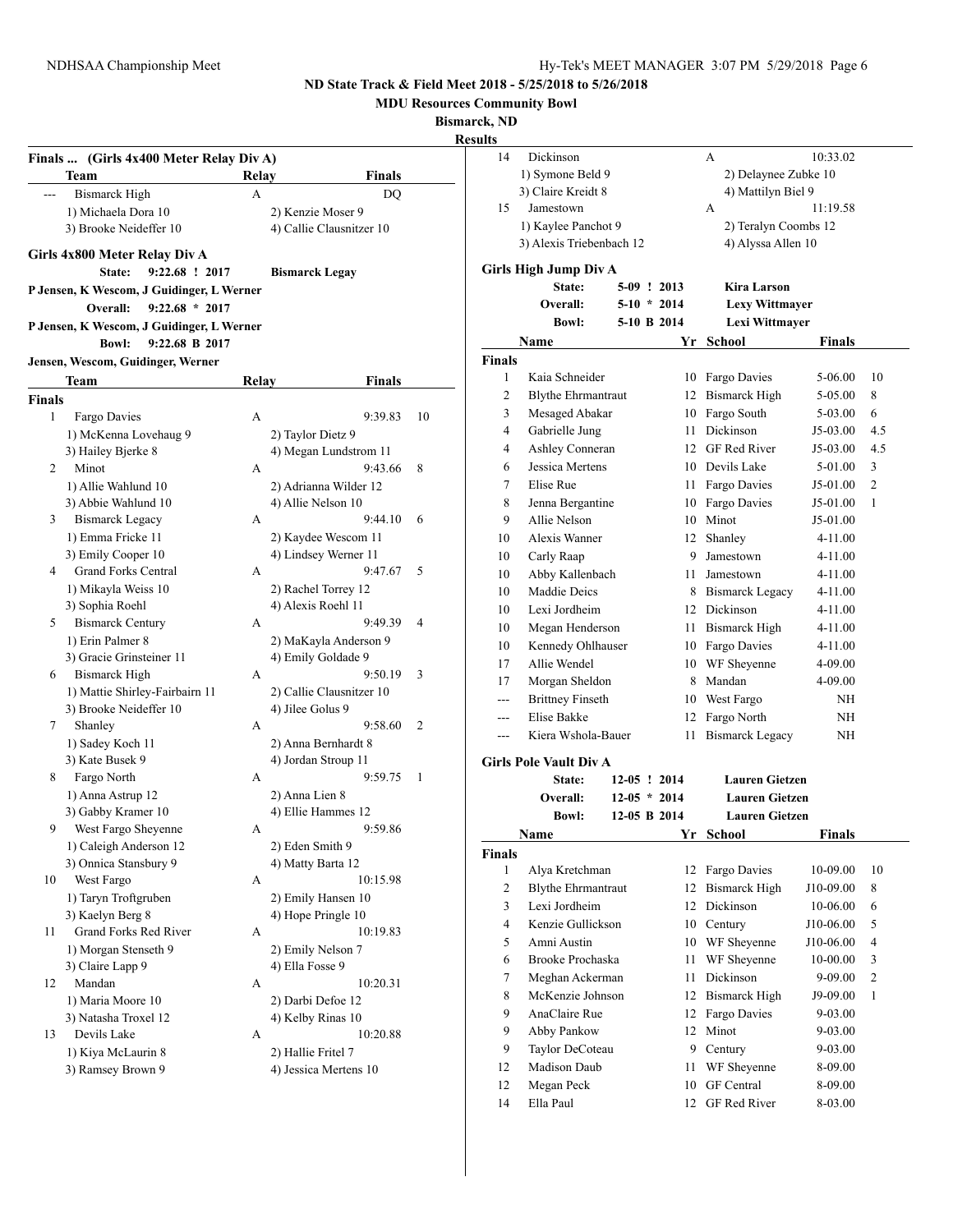**MDU Resources Community Bowl**

**Bismarck, ND**

|                               | Finals  (Girls Pole Vault Div A) |                          |      |                                 |                  |                |
|-------------------------------|----------------------------------|--------------------------|------|---------------------------------|------------------|----------------|
|                               | <b>Name</b>                      |                          |      | Yr School                       | <b>Finals</b>    |                |
| 14                            | Addie Kuehl                      |                          | 11   | Dickinson                       | 8-03.00          |                |
| 14                            | Bailey Riehl                     |                          | 12   | West Fargo                      | 8-03.00          |                |
| ---                           | Julia Red Wing                   |                          | 9.   | Bis St.Mary's                   | NH               |                |
|                               |                                  |                          |      |                                 |                  |                |
|                               | <b>Girls Long Jump Div A</b>     |                          |      |                                 |                  |                |
|                               | State:                           | $19-03.25$ ! 2005        |      | <b>McKenzie Mehlisch</b>        |                  |                |
|                               | Overall:                         | $19-05.50 * 2006$        |      | <b>Whitney Carlson</b>          |                  |                |
|                               | <b>Bowl:</b>                     | 19-05.50 B 2006          |      | <b>Whitney Carlson</b>          |                  |                |
|                               | Name                             |                          | Yr   | School                          | Finals           |                |
| <b>Finals</b><br>$\mathbf{1}$ | Grace Emineth                    |                          |      | 10 Shanley                      | 18-04.50         | 10             |
| 2                             | <b>Blythe Ehrmantraut</b>        |                          |      | 12 Bismarck High                | 18-04.00         | 8              |
| 3                             | Tiana Pfaff                      |                          |      | 12 West Fargo                   | 18-00.50         | 6              |
| 4                             | Merritt Beil                     |                          |      | 10 Fargo Davies                 | 17-06.75         | 5              |
| 5                             | Taylor Weidner                   |                          |      | 10 Bismarck Legacy              | 17-06.50         | 4              |
| 6                             | Ellen Donat                      |                          |      | 9 Fargo Davies                  | 17-05.75         | 3              |
| 7                             | Rhaeghan Gripentrog              |                          |      | 12 Wahpeton                     | 17-03.50         | $\overline{c}$ |
| 8                             | Kaitlyn Emmil                    |                          | 11 - | Bismarck Legacy                 | 17-02.50         | 1              |
| 9                             | Ashley Hulm                      |                          | 11   | Bismarck Legacy                 | $17-00.50 -1.6$  |                |
| 10                            | Kaia Schneider                   |                          |      | 10 Fargo Davies                 | $16-10.75 - 2.6$ |                |
| 11                            | Davina Fahnbulleh                |                          | 11 - |                                 | $16-10.25 -1.5$  |                |
| 12                            | Julia Red Wing                   |                          |      | Fargo Davies<br>9 Bis St.Mary's | $16-07.75 -1.7$  |                |
| 13                            |                                  |                          |      | 12 Dickinson                    | $16-06.50 -1.4$  |                |
|                               | Morgan Kainz                     |                          |      |                                 |                  |                |
| 14                            | Gabrielle Jung                   |                          |      | 11 Dickinson                    | $16-04.50 -1.9$  |                |
| 15                            | Elise Klein                      |                          |      | 12 Minot                        | $16-03.50 -1.2$  |                |
| 16                            | Meghan Ackerman                  |                          |      | 11 Dickinson                    | $16-02.50 -1.7$  |                |
| 17                            | Ella Fosse                       |                          |      | 9 GF Red River                  | $16-02.00 +0.0$  |                |
| 18                            | Maggie Steffen                   |                          |      | 12 GF Red River                 | $15-09.75 -1.0$  |                |
| 19                            | <b>Tatum Brooks</b>              |                          |      | 9 West Fargo                    | $15-04.50 -0.9$  |                |
| 20                            | Brooke Prochaska                 |                          | 11   | WF Sheyenne                     | $15-03.75 -1.7$  |                |
| 20                            | Emily Keller                     |                          |      | 12 Dickinson                    | $15-03.75 -2.4$  |                |
| 20                            | McKayla Lindbo                   |                          | 8    | Mandan                          | $15-03.75 -1.2$  |                |
| ---                           | Jaiden Horner                    |                          | 9    | Mandan                          |                  | ND NWI         |
|                               | <b>Girls Triple Jump Div A</b>   |                          |      |                                 |                  |                |
|                               | <b>State:</b>                    | 39-04.25 ! 1998          |      | <b>Crystal Cummins</b>          |                  |                |
|                               |                                  | Overall: 39-04.25 * 1998 |      | <b>Crystal Cummins</b>          |                  |                |
|                               |                                  | Bowl: 39-08.25 B 2008    |      | Kristen Killoran                |                  |                |
|                               | Name                             |                          |      | Yr School                       | <b>Finals</b>    |                |
| <b>Finals</b>                 |                                  |                          |      |                                 |                  |                |
| $\mathbf{1}$                  | <b>Blythe Ehrmantraut</b>        |                          | 12   | <b>Bismarck High</b>            | 38-05.00         | 10             |
| 2                             | Ashley Hulm                      |                          | 11   | <b>Bismarck Legacy</b>          | 37-04.25         | 8              |
| 3                             | Kaia Schneider                   |                          | 10   | Fargo Davies                    | 36-06.25         | 6              |
| 4                             | Kaitlyn Emmil                    |                          | 11   | <b>Bismarck Legacy</b>          | 36-02.00         | 5              |
| 5                             | Anna Brakke                      |                          | 12   | Fargo South                     | 35-05.50         | 4              |
| 6                             | Claire Leach                     |                          | 10   | GF Red River                    | 35-05.00         | 3              |
| 7                             | Paige Davis                      |                          | 9.   | <b>Bismarck Legacy</b>          | 35-01.75         | 2              |
| 8                             | Meghan Ackerman                  |                          | 11   | Dickinson                       | 35-00.50         | 1              |
| 9                             | Leecia Flaten                    |                          |      | 10 GF Red River                 | 34-09.75         | $-2.2$         |
| 10                            | Peyton Ekman                     |                          | 12   | Shanley                         | $34-09.00 +0.0$  |                |
|                               |                                  |                          |      |                                 |                  |                |
| 11                            | Gabrielle Jung                   |                          | 11   | Dickinson                       | $34-08.75 -1.5$  |                |
| 12                            | Elise Klein                      |                          | 12   | Minot                           | $34-08.50 -2.3$  |                |

| 14            | Davina Fahnbulleh               |                 | 11 | Fargo Davies            | 34-05.50           | 0.8            |
|---------------|---------------------------------|-----------------|----|-------------------------|--------------------|----------------|
| 15            | Kenzie Gullickson               |                 | 10 | Century                 | 34-05.25           | $-1.2$         |
| 16            | Lauren Hillman                  |                 |    | 9 GF Central            | 34-02.00 -1.4      |                |
| 17            | Ellen Donat                     |                 |    | 9 Fargo Davies          | $33 - 11.50 - 1.3$ |                |
| 18            | Tiana Pfaff                     |                 |    | 12 West Fargo           | $33-10.50 +0.0$    |                |
| 18            | Merritt Beil                    |                 | 10 | Fargo Davies            | $33-10.50 -1.3$    |                |
| 20            | Abby Kallenbach                 |                 | 11 | Jamestown               | $33-06.50 +0.0$    |                |
| 21            | Cadee Rychman                   |                 |    | 10 Bismarck High        | $33-06.00 -2.4$    |                |
| 22            | Madison Lindley                 |                 |    | 10 Dickinson            | 33-05.00 -1.5      |                |
| 23            | Dani Korsmo                     |                 |    | 10 Bismarck High        | $32-06.50 -0.9$    |                |
| 24            | Jenna Anderson                  |                 |    | 10 Bismarck High        | $32-05.00 -2.3$    |                |
| 25            | <b>Emily Just</b>               |                 | 9  | <b>Bismarck High</b>    | $30-04.25 -0.4$    |                |
|               | <b>Girls Shot Put Div A</b>     |                 |    |                         |                    |                |
|               | <b>State:</b>                   | 48-06 ! 2017    |    | Akealy Moton            |                    |                |
|               | Overall:                        | $48-06 * 2017$  |    | <b>Akealy Moton</b>     |                    |                |
|               | <b>Bowl:</b>                    | 48-06 B 2017    |    | <b>Akealy Moton</b>     |                    |                |
|               | Name                            |                 | Yr | <b>School</b>           | <b>Finals</b>      |                |
| <b>Finals</b> |                                 |                 |    |                         |                    |                |
| 1             | Shelby Frank                    |                 |    | 10 GF Red River         | 41-05.00           | 10             |
| 2             | McKenna Shelkey                 |                 |    | 10 Bismarck High        | 37-01.00           | 8              |
| 3             | Kelsie Fettig                   |                 |    | 10 Minot                | 37-00.50           | 6              |
| 4             | Onna Scheuer                    |                 |    | 12 Century              | 36-08.50           | 5              |
| 5             | Alexandria Grosz                |                 | 11 | Century                 | 36-04.50           | 4              |
| 6             | Demi Lorinser                   |                 |    | 12 Bismarck High        | J36-04.50          | 3              |
| 7             | Morgan Ohlhauser                |                 |    | 10 Bismarck High        | 35-10.00           | $\overline{c}$ |
| 8             | Cassidy Wilson                  |                 |    | 12 GF Red River         | 35-08.50           | 1              |
| 9             | Alanta Tormaschy                |                 | 11 | Dickinson               | 35-07.50           |                |
| 10            | Lindey Gullickson               |                 |    | 9 Bismarck High         | 35-05.50           |                |
| 11            | AJ Eberhardt                    |                 |    | 10 Fargo Davies         | 35-03.00           |                |
| 12            | Megan Heick                     |                 |    | 12 Bis St.Mary's        | 34-09.50           |                |
| 13            | Jenna Hardy                     |                 | 9  | Minot                   | 34-08.00           |                |
| 14            | Jessica Walter                  |                 |    | 10 Jamestown            | 34-06.50           |                |
| 15            | <b>Betsy Seaver</b>             |                 |    | 12 GF Red River         | 33-09.50           |                |
| 16            | Moriku Hakim                    |                 | 9. | Shanley                 | 33-07.50           |                |
| 17            | Faith Scheuer                   |                 | 12 | Century                 | 33-07.00           |                |
| 18            | Michaela Hjelseth               |                 | 10 | Fargo Davies            | 33-00.00           |                |
| 19            | Danielle Harrington             |                 | 10 | <b>Bismarck High</b>    | 32-11.50           |                |
| 20            | Danielle Stauffer               |                 | 12 | Williston               | 32-02.50           |                |
| 21            | Kelly Christmann                |                 | 10 | Shanley                 | 32-02.00           |                |
|               | Abby Becker                     |                 |    | 10 Bismarck High        | ND                 |                |
|               | <b>Girls Discus Throw Div A</b> |                 |    |                         |                    |                |
|               | State:                          | 172-00 ! 1999   |    | <b>Briona Reynolds</b>  |                    |                |
|               | <b>Overall:</b>                 | $172-00 * 1999$ |    | <b>Briona Reynolds</b>  |                    |                |
|               | <b>Bowl:</b>                    | 173-10 B 1999   |    | <b>Brionna Reynolds</b> |                    |                |
|               | Name                            |                 |    | Yr School               | <b>Finals</b>      |                |
| <b>Finals</b> |                                 |                 |    |                         |                    |                |
| $\mathbf{1}$  | Shelby Frank                    |                 | 10 | GF Red River            | 155-11             | 10             |
| 2             | Eden Howery                     |                 | 10 | Minot                   | 117-04             | 8              |
| 3             | Julia Red Wing                  |                 | 9  | Bis St.Mary's           | 114-05             | 6              |
| 4             | Onna Scheuer                    |                 | 12 | Century                 | 113-10             | 5              |
| 5             | Michaela Hjelseth               |                 | 10 | Fargo Davies            | 110-04             | 4              |
| 6             | Alexandria Grosz                |                 | 11 | Century                 | 109-11             | 3              |
| 7             | Kaylee Barbie                   |                 | 12 | Mandan                  | 108-10             | $\overline{c}$ |
|               |                                 |                 |    |                         |                    |                |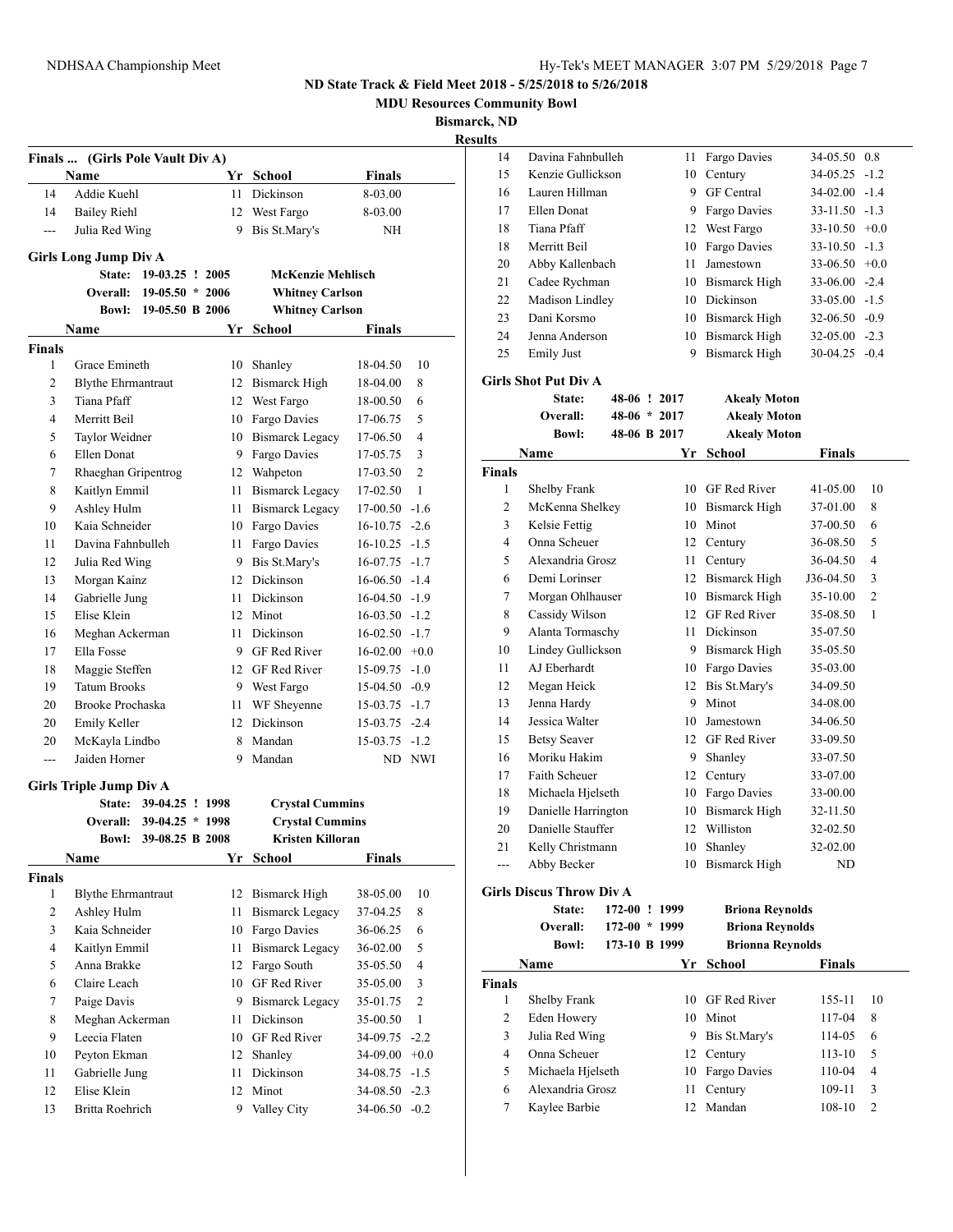**MDU Resources Community Bowl**

# **Bismarck, ND**

**Results**

|                | Finals  (Girls Discus Throw Div A)              |                 |    |                                                  |               |                |
|----------------|-------------------------------------------------|-----------------|----|--------------------------------------------------|---------------|----------------|
|                | Name                                            |                 |    | Yr School                                        | Finals        |                |
| 8              | <b>Faith Scheuer</b>                            |                 |    | 12 Century                                       | 108-03        | 1              |
| 9              | <b>Bailee Schell</b>                            |                 | 11 | <b>Bismarck High</b>                             | 106-04        |                |
| 10             | Brenna Tschetter                                |                 | 12 | Minot                                            | 101-08        |                |
| 11             | AJ Eberhardt                                    |                 | 10 | Fargo Davies                                     | 100-05        |                |
| 12             | Jenna Hardy                                     |                 | 9  | Minot                                            | 98-04         |                |
| 12             | Morgan Kainz                                    |                 | 12 | Dickinson                                        | 98-04         |                |
| 14             | Caira Berg                                      |                 | 12 | Shanley                                          | 97-09         |                |
| 15             | Emelia Asa                                      |                 | 12 | WF Sheyenne                                      | 97-02         |                |
| 16             | Maddysen Bring                                  |                 |    | 10 Bismarck Legacy                               | 96-04         |                |
| 17             | Megan Heick                                     |                 | 12 | Bis St.Mary's                                    | 72-09         |                |
| $\overline{a}$ | Jade Azure                                      |                 | 9  | <b>GF</b> Red River                              | ND            |                |
|                | <b>Girls Javelin Throw Div A</b>                |                 |    |                                                  |               |                |
|                | State:                                          | 148-03 ! 2002   |    | <b>Katie Wilson</b>                              |               |                |
|                | Overall:                                        | $148-03 * 2002$ |    | <b>Katie Wilson</b>                              |               |                |
|                | <b>Bowl:</b>                                    | 145-10 B 2001   |    | Dana Olimb                                       |               |                |
|                | Name                                            |                 | Yr | School                                           | <b>Finals</b> |                |
| <b>Finals</b>  |                                                 |                 |    |                                                  |               |                |
| 1              | Michaela Hjelseth                               |                 | 10 | Fargo Davies                                     | 132-07        | 10             |
| 2              | Brooklynn Koenig                                |                 | 9  | Fargo Davies                                     | 128-11        | 8              |
| 3              | Ryanna Becker                                   |                 | 11 | Fargo Davies                                     | 119-03        | 6              |
| 4              | Maggie Steffen                                  |                 |    | 12 GF Red River                                  | 117-03        | 5              |
| 5              | Courtney Olson                                  |                 |    | 12 Mandan                                        | 116-08        | 4              |
| 6              | Taylor Leingang                                 |                 | 9  | Mandan                                           | 115-07        | 3              |
| 7              | Kaylee Lancaster                                |                 |    | 9 GF Red River                                   | 112-04        | $\overline{c}$ |
| 8              | Allysen Mathias                                 |                 |    | 10 Valley City                                   | 111-05        | 1              |
| 9              | Lexus Mosbrucker                                |                 | 12 | <b>Bismarck High</b>                             | 110-10        |                |
| 10             | Jayln Helstad                                   |                 | 11 | Williston                                        | 106-06        |                |
| 11             | Kayla Stroh                                     |                 | 12 | WF Sheyenne                                      | 102-09        |                |
| 12             | Nicole Perkins                                  |                 | 10 | <b>Bismarck High</b>                             | $101 - 10$    |                |
| 13             | Cassidy Wilson                                  |                 | 12 | <b>GF</b> Red River                              | 97-01         |                |
| 14             | Alex Page                                       |                 | 9  | GF Red River                                     | 93-07         |                |
| 15             | Onna Scheuer                                    |                 | 12 | Century                                          | $92 - 10$     |                |
| 16             | Breann Sullivan                                 |                 | 12 | <b>Bismarck High</b>                             | 91-11         |                |
| 17             | Hailey Fletcher                                 |                 |    | 10 Century                                       | 85-05         |                |
|                |                                                 |                 |    |                                                  |               |                |
|                |                                                 |                 |    | Women - Div A - Team Rankings - 19 Events Scored |               |                |
|                | 1) Fargo Davies                                 |                 |    |                                                  |               | 222            |
|                | 2) Bismarck Century<br>3) Grand Forks Red River |                 |    |                                                  |               | 84             |
|                |                                                 |                 |    |                                                  |               | 73.5<br>70     |
|                | 4) Bismarck High<br>5) Minot                    |                 |    |                                                  |               | 46             |
|                | Shanley                                         |                 |    |                                                  |               | 40             |
|                | 6)<br>7) Bismarck Legacy                        |                 |    |                                                  |               | 38             |
|                | 8) Jamestown                                    |                 |    |                                                  |               | 29             |
|                | 9) West Fargo Sheyenne                          |                 |    |                                                  |               | 26             |
|                | 10) Dickinson                                   |                 |    |                                                  |               | 25.5           |
|                | 11) Grand Forks Central                         |                 |    |                                                  |               | 25             |
|                | 12) Mandan                                      |                 |    |                                                  |               | 21             |
|                | 13) Fargo South                                 |                 |    |                                                  |               | 10             |
|                | 13) Wahpeton                                    |                 |    |                                                  |               | 10             |
|                | 15) West Fargo                                  |                 |    |                                                  |               | 9              |
|                | 16) Bismarck St. Mary's                         |                 |    |                                                  |               | 6              |
|                | 17) Devils Lake                                 |                 |    |                                                  |               | 3              |
|                |                                                 |                 |    |                                                  |               |                |
|                | 18) Valley City                                 |                 |    |                                                  |               | 1              |

| 18) Fargo North |  |
|-----------------|--|
| 18) Williston   |  |